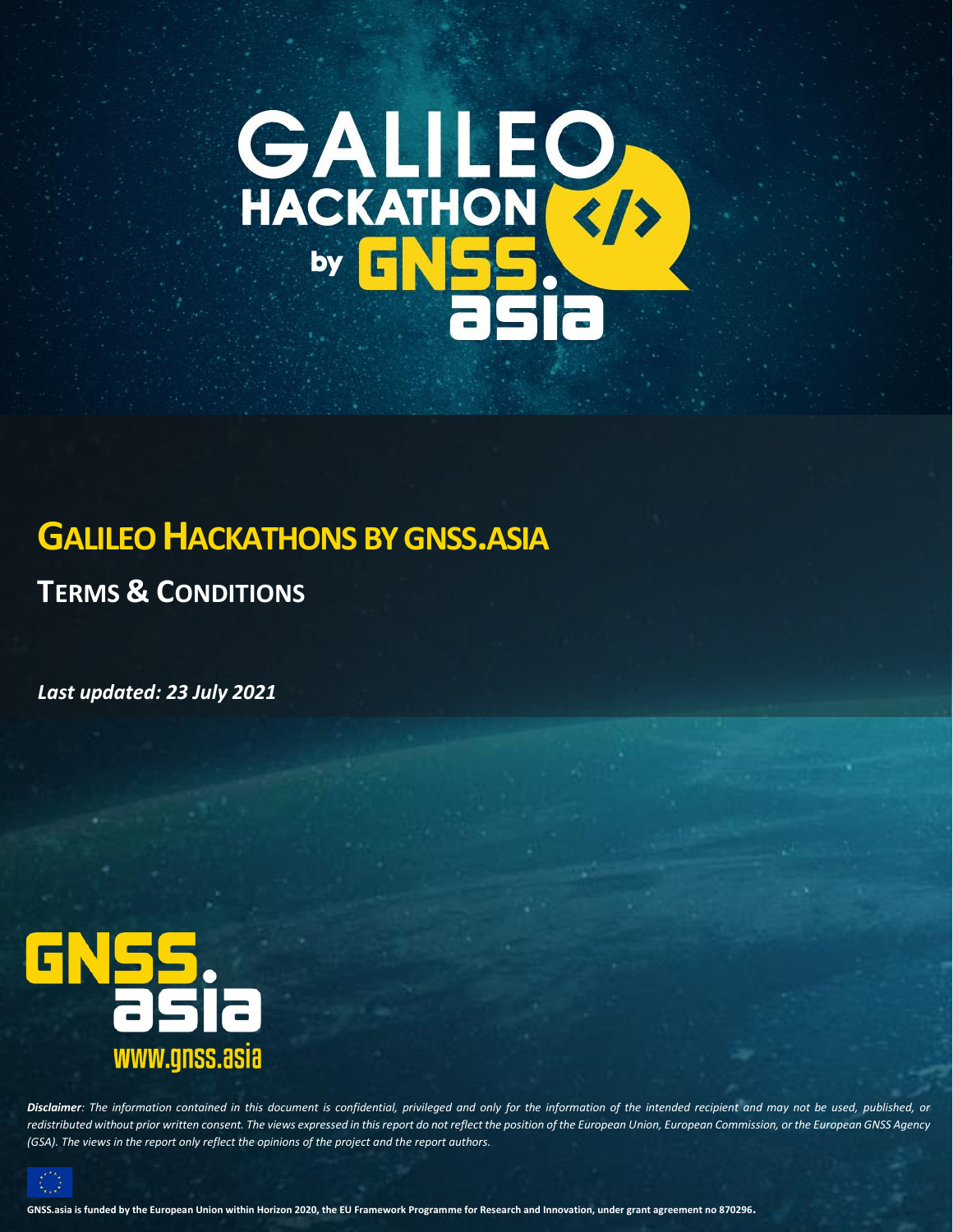# Table of Contents

| 1 |     |                                                                  |  |  |  |  |
|---|-----|------------------------------------------------------------------|--|--|--|--|
|   | 1.1 |                                                                  |  |  |  |  |
|   | 1.2 |                                                                  |  |  |  |  |
|   | 1.3 |                                                                  |  |  |  |  |
|   | 1.4 |                                                                  |  |  |  |  |
|   | 1.5 |                                                                  |  |  |  |  |
|   | 1.6 |                                                                  |  |  |  |  |
|   | 1.7 |                                                                  |  |  |  |  |
|   | 1.8 |                                                                  |  |  |  |  |
| 2 |     |                                                                  |  |  |  |  |
|   | 2.1 |                                                                  |  |  |  |  |
|   | 2.2 |                                                                  |  |  |  |  |
|   | 2.3 |                                                                  |  |  |  |  |
|   | 2.4 |                                                                  |  |  |  |  |
|   | 2.5 | Personal data shared through your participation to the Action 13 |  |  |  |  |
| 3 |     |                                                                  |  |  |  |  |
|   | 3.1 |                                                                  |  |  |  |  |
|   | 3.2 |                                                                  |  |  |  |  |
|   | 3.3 |                                                                  |  |  |  |  |
|   | 3.4 |                                                                  |  |  |  |  |
|   | 3.5 |                                                                  |  |  |  |  |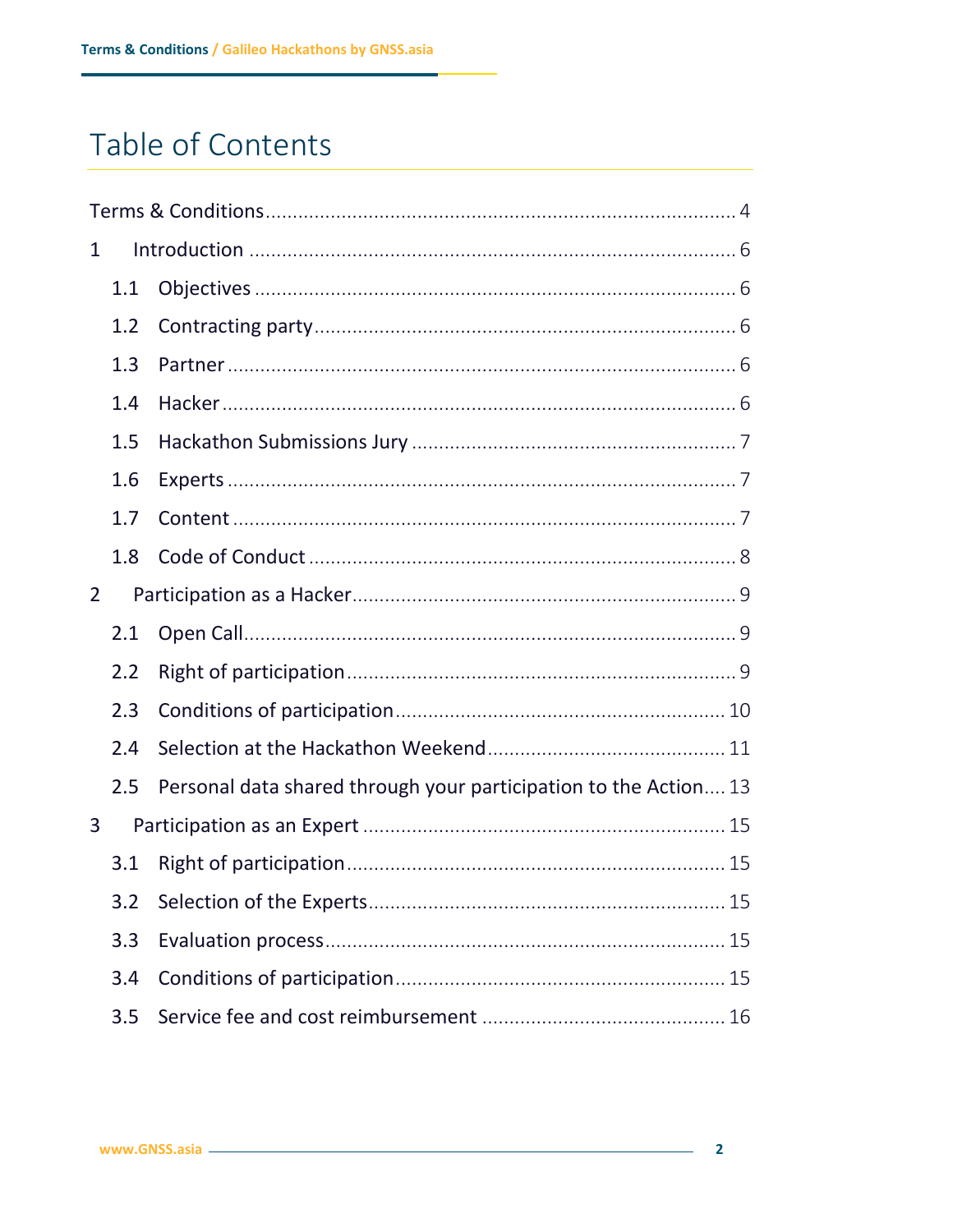|                | 3.6  | Personal data and company information shared through your |  |
|----------------|------|-----------------------------------------------------------|--|
|                |      |                                                           |  |
|                | 3.7  | Non-Disclosure of Confidential Information Agreement 16   |  |
| $\overline{4}$ |      | Participation as a Hackathon Submissions Jury Member 20   |  |
|                | 4.1  |                                                           |  |
|                | 4.2  |                                                           |  |
|                | 4.3  |                                                           |  |
|                | 4.4  |                                                           |  |
|                | 4.5  | Personal data and company information shared through your |  |
|                |      |                                                           |  |
|                | 4.6  | Non-Disclosure of Confidential Information Agreement 21   |  |
| 5              |      |                                                           |  |
| 6              |      |                                                           |  |
|                | 6.1  |                                                           |  |
|                | 6.2  |                                                           |  |
|                | 6.3  |                                                           |  |
|                | 6.4  |                                                           |  |
|                | 6.5  |                                                           |  |
|                | 6.6  |                                                           |  |
|                | 6.7  |                                                           |  |
|                | 6.8  |                                                           |  |
|                | 6.9  |                                                           |  |
|                | 6.10 |                                                           |  |
|                | 6.11 |                                                           |  |

 $\mathbf{r}$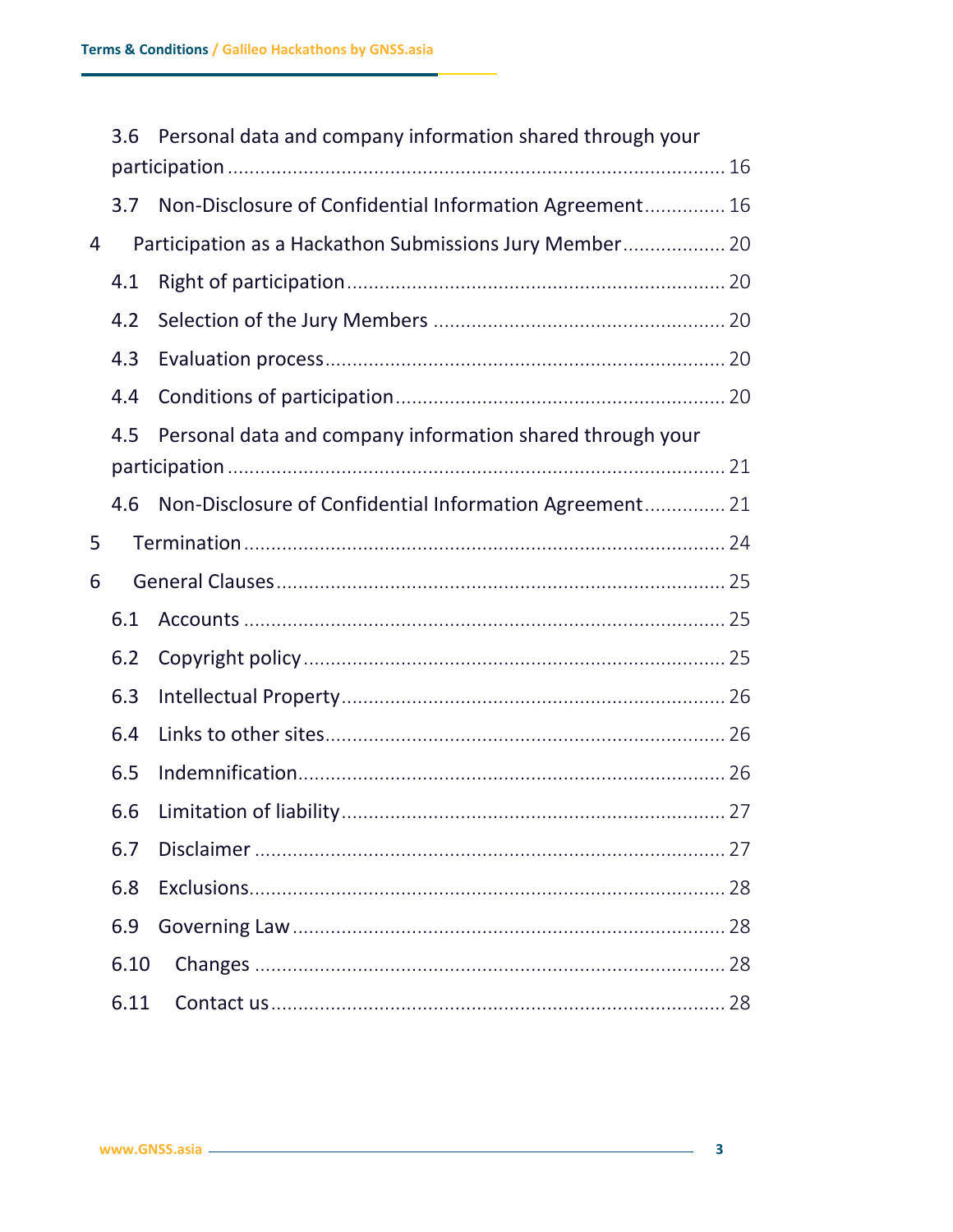# <span id="page-3-0"></span>Terms & Conditions

Please read these Terms & Conditions ("Terms", "Terms & Conditions") carefully before:

- Participating as a Partner to the Action.
- Applying for the Galileo Hackathons action (the "Galileo Hackathon", "Galileo Hackathons", the "Hackathon Series", "Galileo Hackathon ASEAN Series", or the "Action") through the Action's Open Call (the "Open Call") via the GNSS.asia Website (the "Website" or the "Hackathon Platform");
- Participating to the Action as an Expert
- Participating to the Action as a Jury Member
- Registering for or accessing the online Galileo Hackathons' events and communication platform (the "Hackathon Events" or the "Training Sessions") provided by B2Match SaaS (the "GNSS.asia Hub").
- Accessing the Hackathon Platform to submit a hackathon pitch on behalf of a hacker team (the "Hackathon Submission", or "Hackathon Submissions");
- Accessing the Website, Hackathon Platform or the Event and Communication Platform (jointly the "Platforms"); and
- Participating in the Action.

The Action, including its components such as the Open Call and Hackathon Submissions, is implemented by GNSS.asia ("us", "we", "our", "GNSS.asia Consortium" or the "Organisers"), a project funded by the European Union within Horizon 2020, the EU Framework Programme for Research and Innovation, under Grant Agreement no 870296. The Grant Authority of this Grant Agreement is the European Union Agency for the Space Programme (EUSPA).

GNSS.asia is implemented by a consortium of legal entities consisting of:

- SpaceTec Partners GmbH lead (Germany)
- SpaceTec Partners SRL (Belgium)
- European Union Chamber of Commerce in China (China)
- European Chamber of Commerce in Taiwan (Taiwan)
- EU-Japan Centre for Industrial Cooperation (Japan)
- Investment, Innovation & Research Alliance (IIRA) (India)

Your application for, access to, participation or involvement in the Action is conditioned on your acceptance of and compliance with these Terms. These Terms apply to all visitors, applicants and others who attend the Galileo Hackathons' events, access, or use the Platforms, and to all applicants and participants, partners, jury members, and experts of the Action. You confirm that you are of legal adult age (18 years or older), and you are legally capable of entering into binding contracts.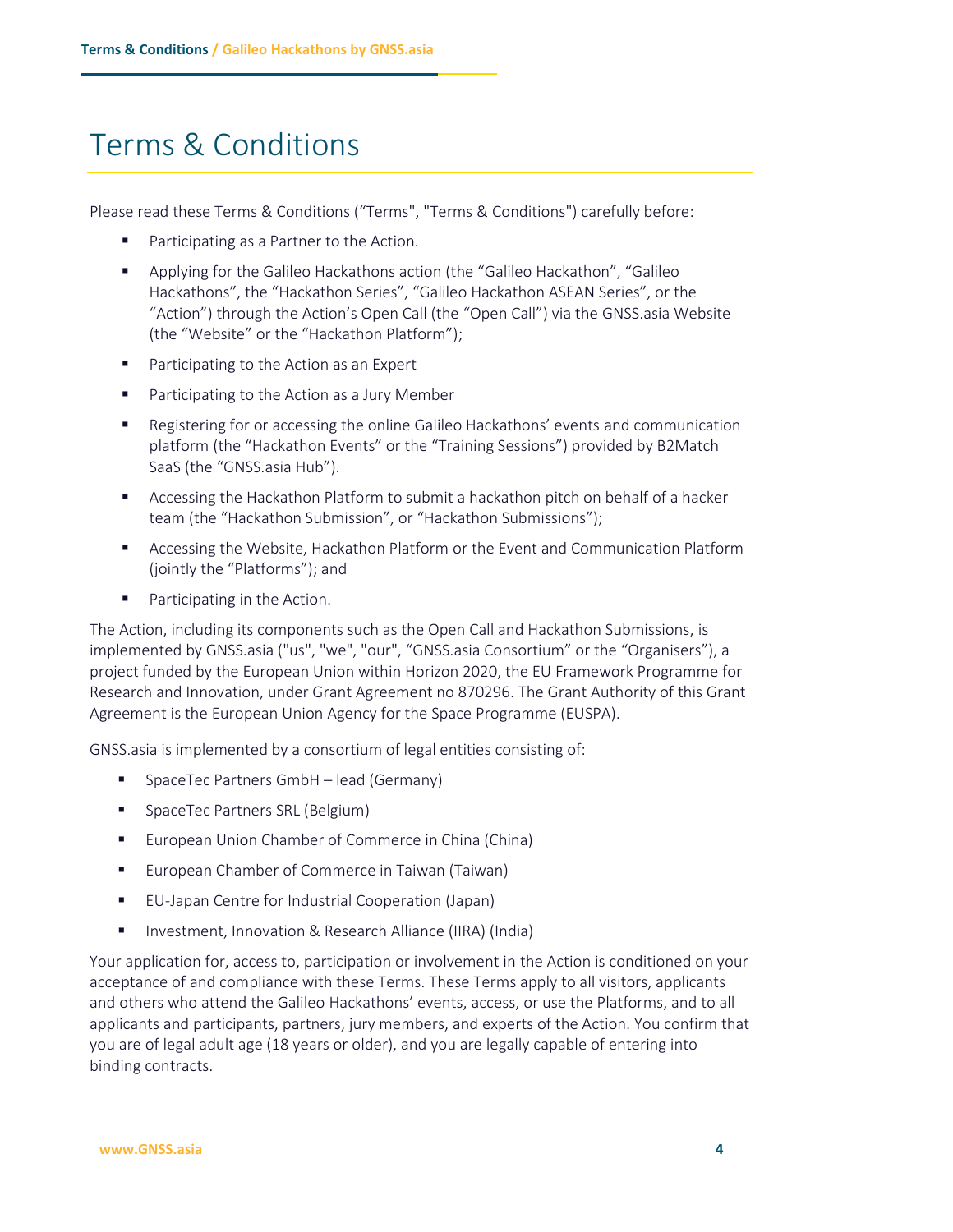By applying for, accessing, or participating in the Action, or by accepting the invitation to be part of the Action's outreach and promotion, expert pool, or Hackathon Submissions jury, you agree to be bound by these Terms. If you disagree with any part of the Terms, then you may not apply for or participate in the Action, nor become a partner, expert, or Hackathon Submission jury member.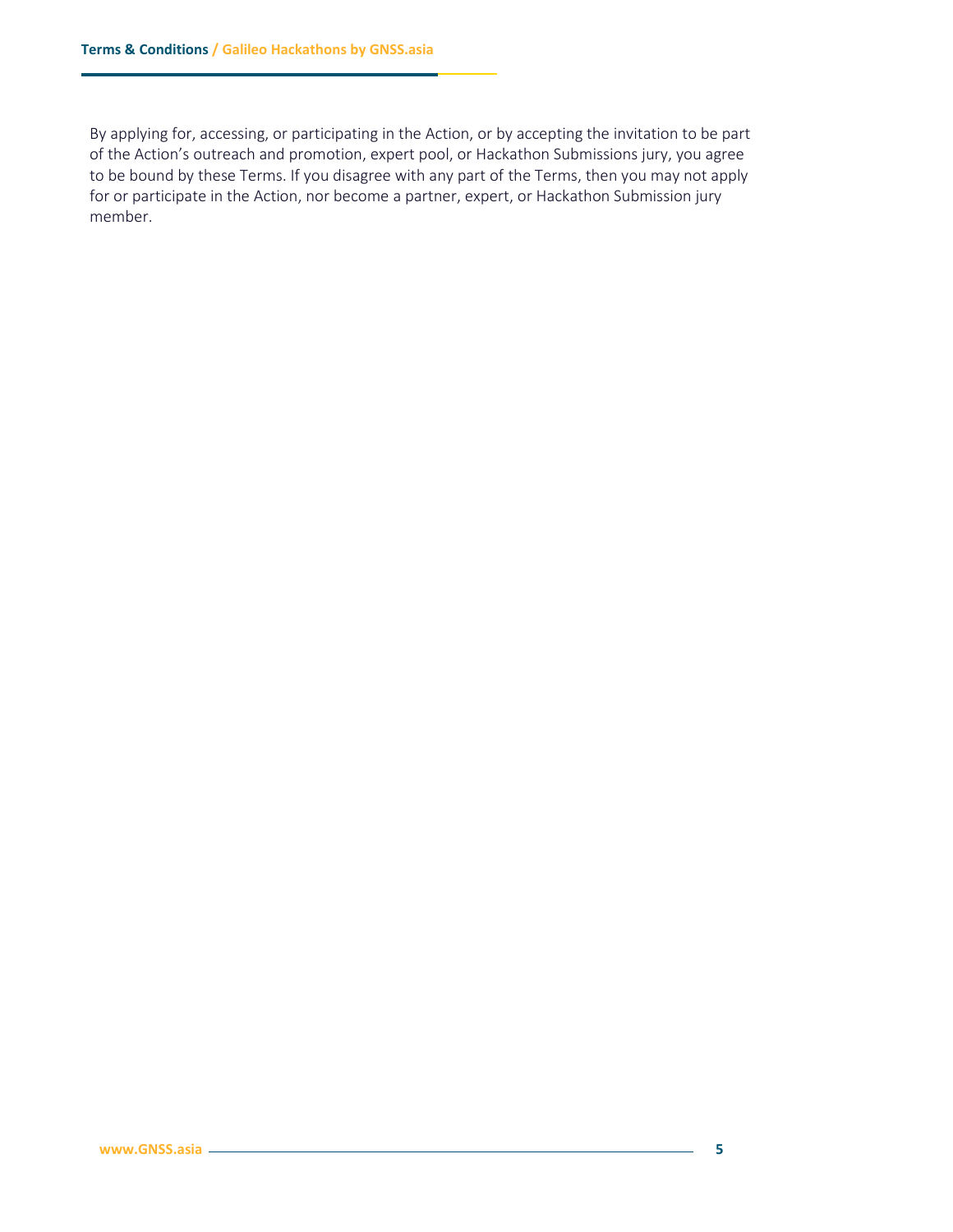# <span id="page-5-0"></span>1 Introduction

## <span id="page-5-1"></span>1.1 Objectives

The Galileo Hackathons is an organised entrepreneurship action of GNSS.asia with the objective to generate awareness of Galileo and EU Space Programmes in general and to foster the market uptake of Global Satellite Navigation Systems (GNSS). The Action also aims at promoting international cooperation in the fields of education, science and technology related to space between Europe and Asia. The Action features several Hackathon Events such as dedicated online training sessions (e.g., webinars), a hackathon taking place in a weekend (the "Hackathon Weekend") and the award ceremony (the "Demo Day"). Each Galileo Hackathons edition (the "Hackathon Series") is taking place simultaneously in up to ten (10) different locations.

## <span id="page-5-2"></span>1.2 Contracting party

The contracting party in these Terms is the GNSS.asia Consortium led by SpaceTec Partners GmbH, with its registered address at Rumfordstrasse 10, D-80469 München, Germany.

## <span id="page-5-3"></span>1.3 Partner

The implementation of the Action is supported by partners of the Organisers (the "Partners", "Local Organiser", "Regional Partners" or "Local Organisers"), which support and ensure the implementation of the Galileo Hackathons.

## <span id="page-5-4"></span>1.4 Hacker

The Hackers (the "Hacker", or "Hackers") are individuals who have registered to participate in the Action. Each participating Hacker is eventually part of a team (the "Hacker Team", "Teams" or "Hacker Teams"). Each Hacker can only be part of one Hacker Team. Each Hacker Team is represented by a leader (the "Team Leader", or "Team Leaders"). The Team Leader is the formal and sole contact point with the Organisers and/or Partners concerning the Hackathon Submissions and any prize, benefit or recognition that may result from the Hackathon Submission. Any planned or unplanned changes to the team composition of a Hacker Team are to be announced to the Organisers by the Team Leader without undue delay. Changes to the team composition of a Hacker Team can allow for merged teams, split teams, or additional teams, as communicated to the Organisers by the original Team Leader and subject to approval or rejection. Additional or split teams appoint new Team Leaders.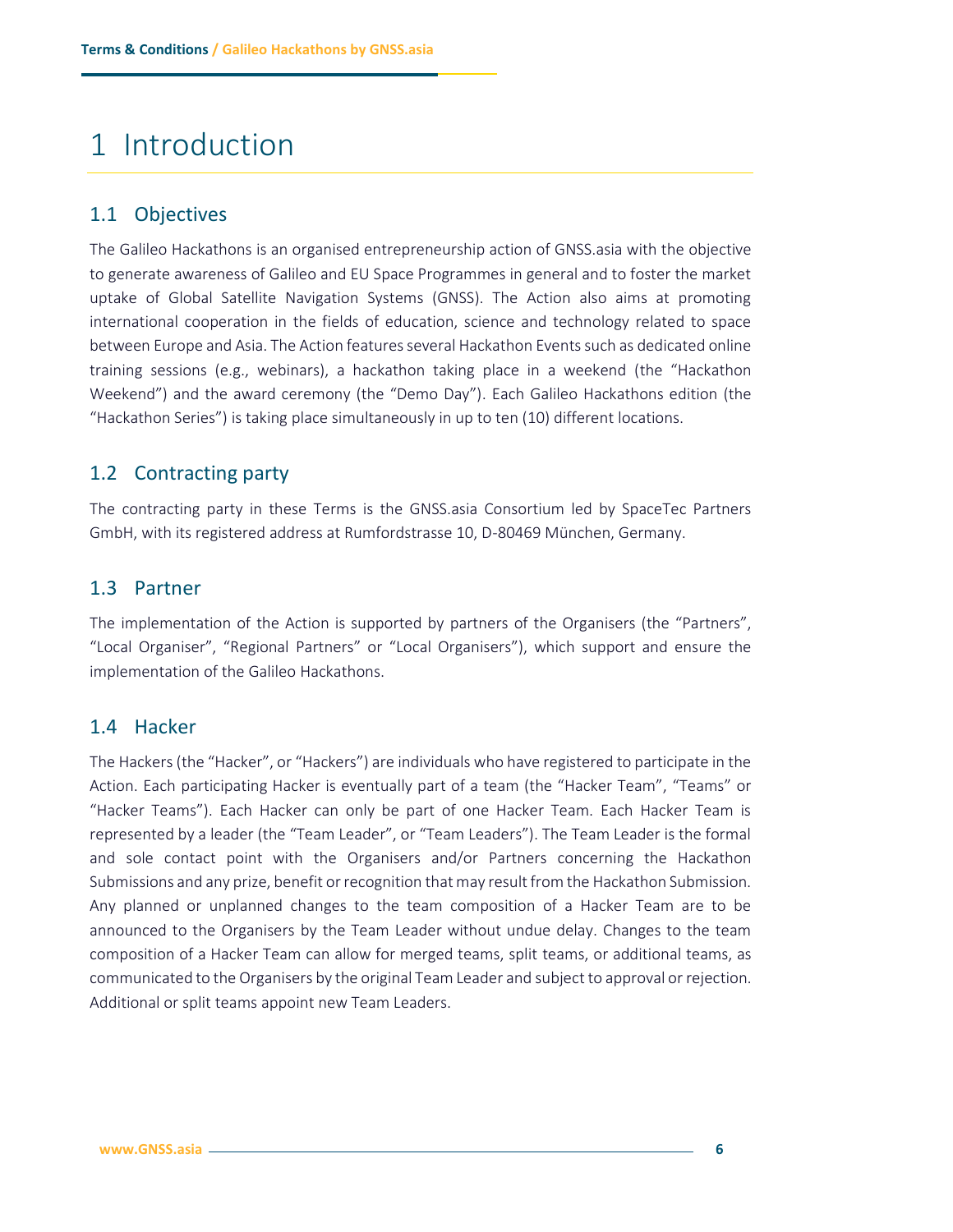### <span id="page-6-0"></span>1.5 Hackathon Submissions Jury

The jury (the "Jury", "Jury Member", or "Jury Members") are the individuals who support the Organisers and Partners to select the Hackers eligible for prizes, if any, or any other benefit during the Hackathon Weekend.

### <span id="page-6-1"></span>1.6 Experts

The experts (the "Expert" or the "Experts") are the individuals who have been selected by the Organisers to provide mentoring, guidance, and expertise to the Hackers during the Hackathon Weekend. Experts are natural persons but can be represented by a legal entity for invoicing purposes.

## <span id="page-6-2"></span>1.7 Content

Our Platforms allow you to post, link, store, share and otherwise make available certain information, text, graphics, videos, or other material (the "Content"). You are responsible for the Content that you post to the Platforms, including its legality, reliability, and appropriateness.

By posting Content to the Platforms, you grant us the right and license to use, modify, perform, display, reproduce, and distribute such Content on and through the Platforms. You retain any and all of your rights to any Content you submit, post, or display on or through the Platforms and you are responsible for protecting those rights. You agree that this license includes the right for us to make your Content available to other users of the Platforms, who may also use your Content subject to these Terms.

You represent and warrant that:

- The Content is yours (you own it) or you have the right to use it and grant us the rights and license as provided in these Terms; and
- The posting of your Content on or through the Platforms does not violate the privacy rights, publicity rights, copyrights, contract rights or any other rights of any person.
- Further, you warrant that:
- The Content will not cause you or us to breach any law, regulation, rule, code or other legal obligation;
- The Content will not or could not be reasonably considered to be obscene, inappropriate, defamatory, disparaging, indecent, seditious, offensive, pornographic, threatening, abusive, liable to incite racial hatred, discriminatory, blasphemous, in breach of confidence or in breach of privacy;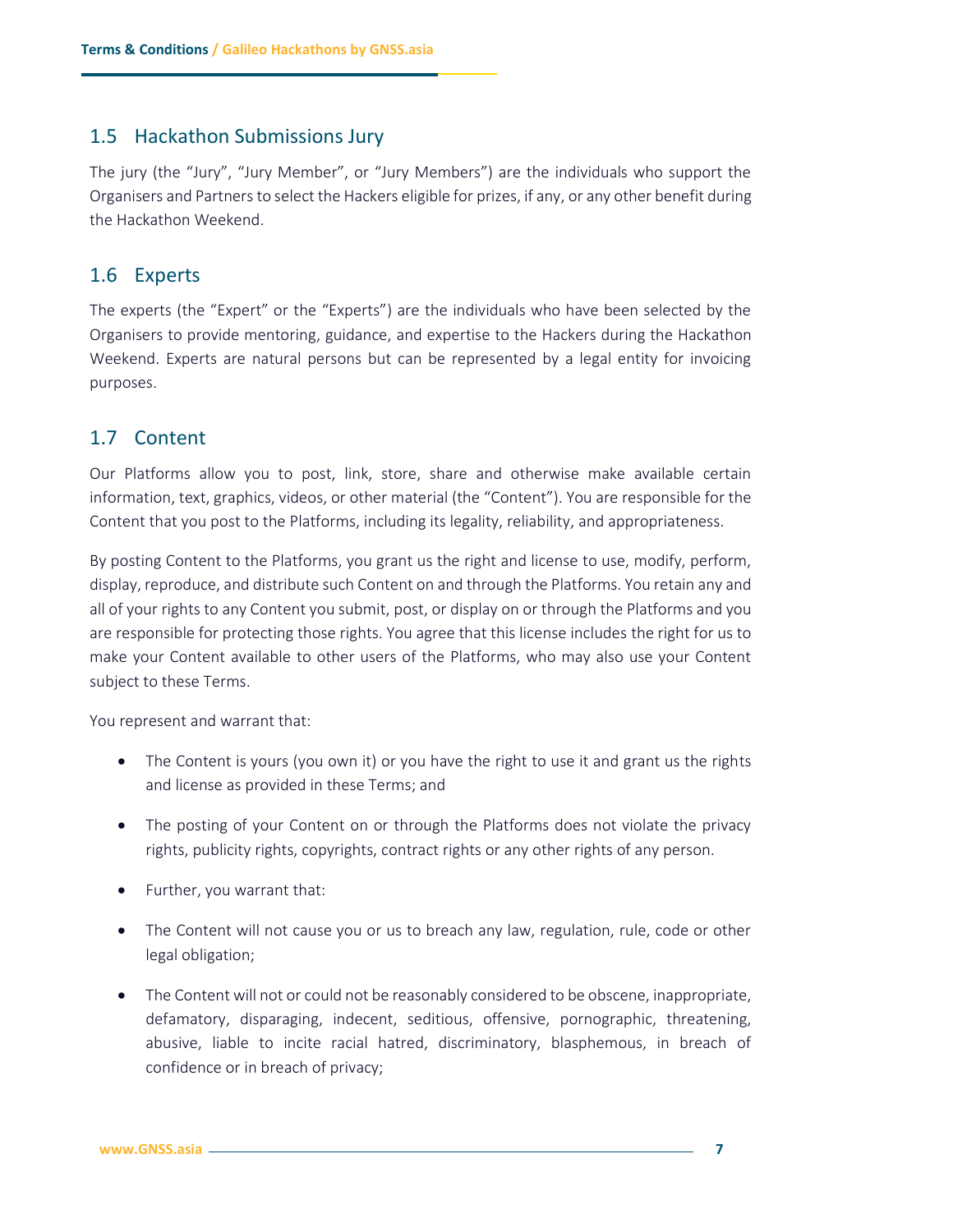- The Content will not be unsolicited, undisclosed, or unauthorised advertising;
- The Content does not contain software viruses or any other computer code, files, or programs designed to interrupt, destroy, or limit the functionality of any computer software, hardware, or telecommunications equipment; and
- The Content does not bring us or the Platforms into disrepute.

You agree to keep all records necessary to establish that your Content does not violate any of the requirements this clause and make such records available upon our reasonable request. We are under no obligation to regularly monitor the accuracy or reliability of your Content incorporated into the Platforms. We reserve the right to modify or remove any Content at any time.

## <span id="page-7-0"></span>1.8 Code of Conduct

Any activities promoting or related to alcohol, tobacco, religion, politics, intolerance, violence, firearms, pornography, obscenity, gambling, or illegal drugs are explicitly excluded from participation to the Action.

We are dedicated to providing a harassment-free experience for everyone, regardless of race, creed, colour, ethnicity, nationality, religion, sex, sexual orientation, gender expression, age, physical appearance, body size, disability, or marital status. We do not tolerate harassment of hackathon participants in any form.

Sexual language and imagery are not appropriate for any hackathon venue, including hacks, talks, workshops, parties, social media, and other online media.

Any Hacker, Hacker Team, Organiser, Partner, Jury Member, or Expert violating these rules may be sanctioned or expelled from the Action at the discretion of the Organisers.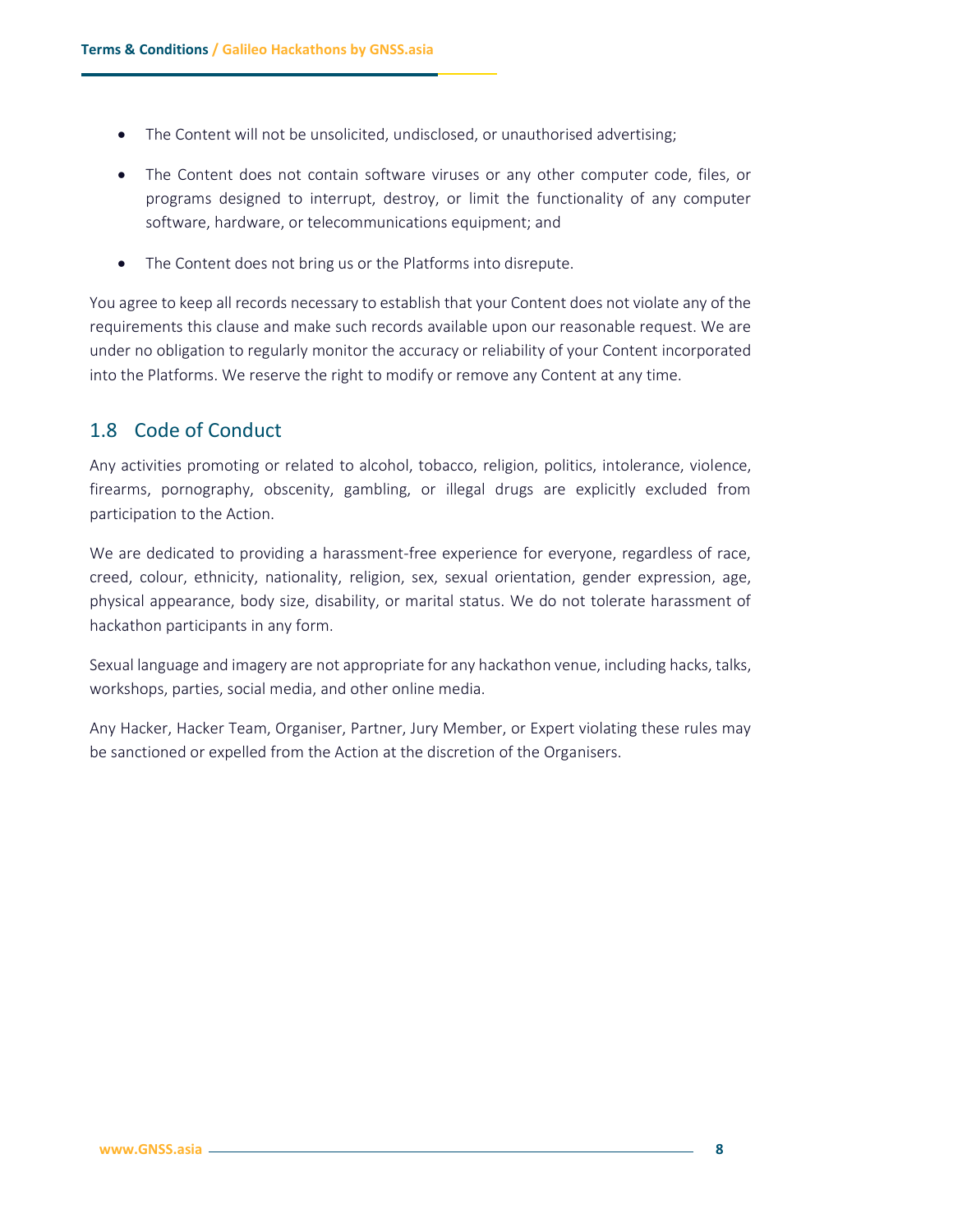# <span id="page-8-0"></span>2 Participation as a Hacker

## <span id="page-8-1"></span>2.1 Open Call

### 2.1.1 Objective of the Open Call

The Open Call is a registration period to mark the intention to participate in the Action as a Hacker. The Open Call will open an entry period for registrations between 20 September 2021 and 11 November 2021 before the start of the Hackathon Weekend. Late registrations during the Hackathon Weekend may be accepted at the discretion of the Partners.

To begin participation in the Open Call, it is required to fill in a template or create an account. When creating a user account, we will require you to share personal data such as your name and e-mail for the purposes of contacting you to validate your information and regarding your participation in the Open Call. You will be required to read and accept these Terms & Conditions and Privacy Policy before registering as a Hacker.

### 2.1.2 Personal data shared through your Open Call registration

The personal data that you share during user registration will not be shared with any parties other than the Organisers, the Partners, the Jury Members, the Experts, the European Union Agency for the Space Programme (EUSPA) and the European Commission, solely for the purposes of executing the Hackathons. Explicit consent for any other uses of your personal data is requested during the registration process.

## <span id="page-8-2"></span>2.2 Right of participation

Only natural persons of legal adult age (18 years or older) are allowed to participate in the Action as a Hacker. Participation in the Action is accepted on the condition of compliance with the eligibility criteria to participate, namely, the person has an advanced command of English and is a legal citizen or resident of one of the Member States of the Association of Southeast Asian Nations (ASEAN), India, South Korea, Japan, Taiwan, or China. The action welcomes all participants and shall not discriminate on the basis of race, creed, colour, ethnicity, nationality, religion, sex, sexual orientation, gender expression, age, physical appearance, body size, disability, or marital status.

Participation of a Hacker to the Hackathon Weekend is accepted on the condition of compliance with the following additional eligibility criteria, namely:

• Hackers must be part of a single Hacker Team to take part in the Hackathon Weekend;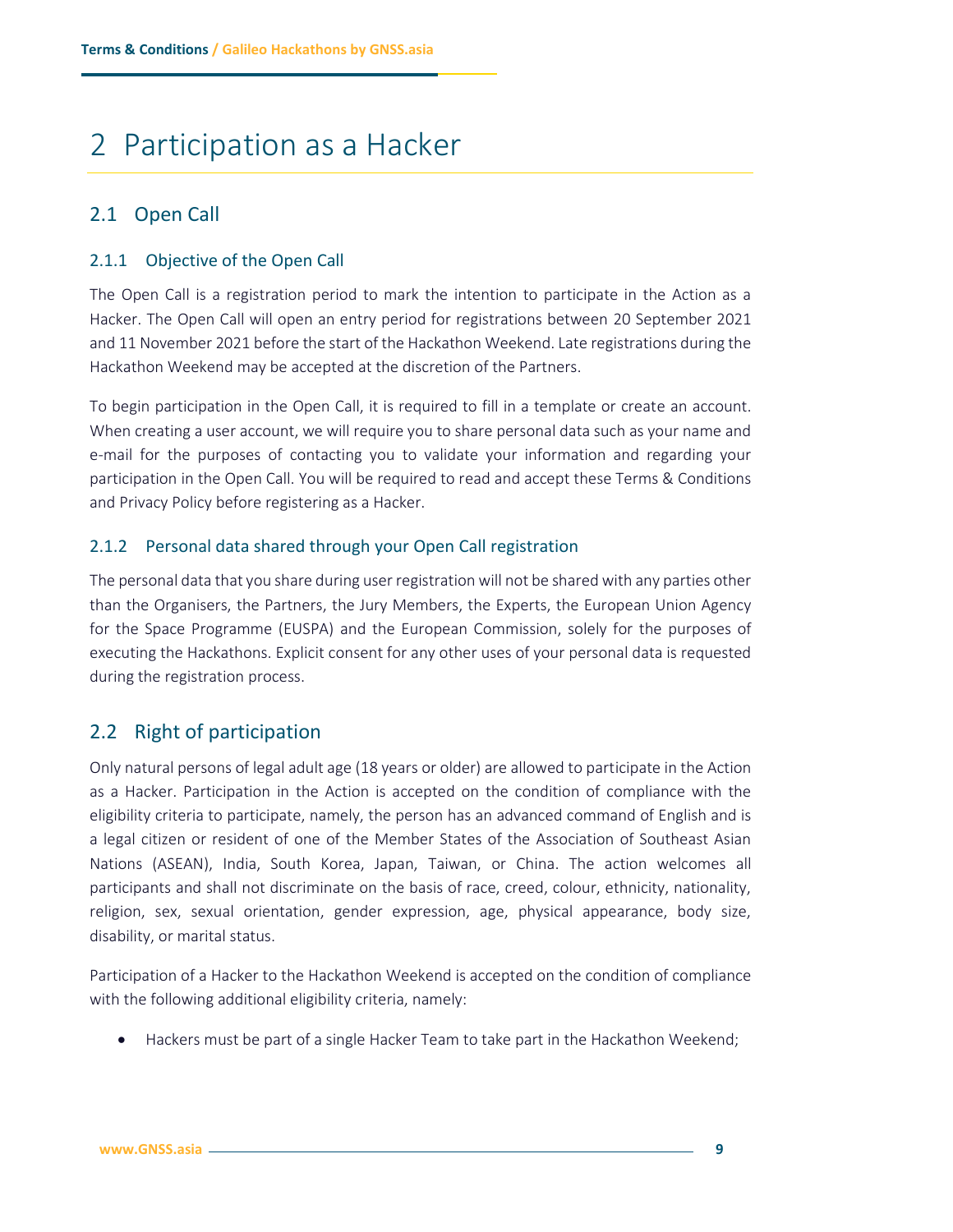- The choice of which Hacker Team each Hacker belongs to must be communicated to the Organisers or Partners by each Hacker, the latest at the start of the Hackathon Weekend;
- Each Hacker Team must have appointed a Team Leader;
- The Team Leader must confirm the final team composition of the Hacker Team to the Organisers or Partners, the latest at the start of the Hackathon Weekend;
- Hacker Teams must have at least three (3) Hackers, and can go up to a maximum of eight (8) Hackers;
- Hacker Teams must have an idea to work on, the latest at the start of the Hackathon Weekend; and
- Intended use of EU Space data and signals in the Hacker Team's Hackathon Submission.

## <span id="page-9-0"></span>2.3 Conditions of participation

#### 2.3.1 Intentions and commitments from Hackers

Hacker who are given the opportunity to join the Action as a Hacker receive a unique opportunity to benefit from the Action. Upon participation in the Action, Hackers agree to do this to their best intentions and commitments, which includes:

- Participation to the relevant Hackathon Events;
- Timely completion of required documents for participation;
- Active participation and contribution to the Hacker Team during the entire Hackathon Weekend;
- Inform the Organisers or Partners of any changes to the Hacker Team;
- Inform the Organisers or Partners when your participation to the Action becomes void, for example, if you stop pursuing the idea formulated in the Hacker Platform or discontinue your membership of a Hacker Team.

Any failure to deliver the minimal above commitments is a breach of your participation as a Hacker and may result in a termination of your participation to the Action.

### 2.3.2 Hackathon Weekend rules

Hackers and Hacker Teams commit to the following rules during the Hackathon Weekend: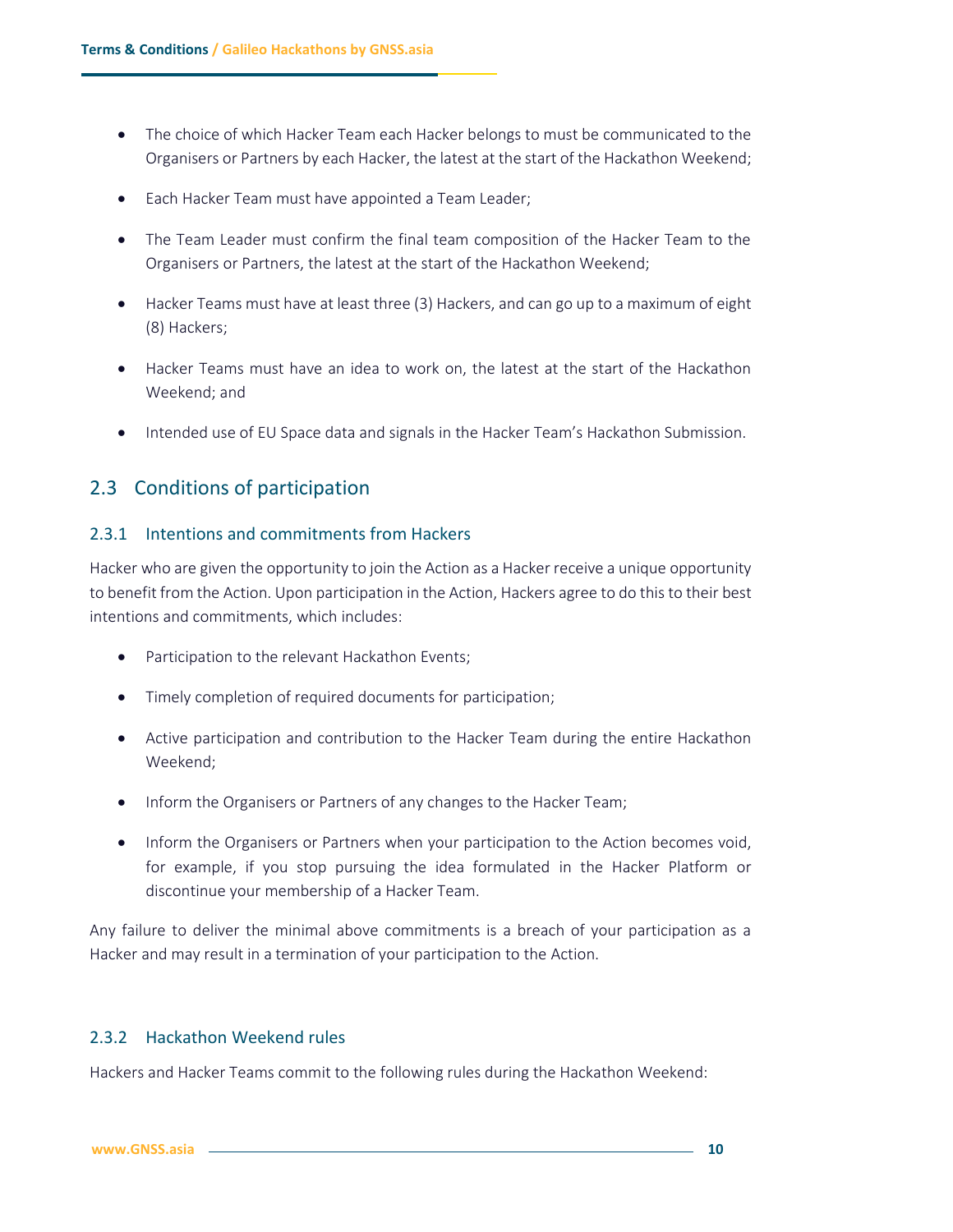- No development may start before the actual date and time of the hackathon event. Teams that violate this rule will be automatically disqualified. Please do not begin hacking before Friday 12 November 2021 at 20:00 JKT;
- If Hackers choose to create code which is optional, to ensure a level field for all contestants, all content must be created by the team, during the Hackathon Weekend. You are permitted to use publicly available or openly licensed APIs, SDKs, frameworks, and other software libraries for your project; and
- Any software development tools and/or programming language can be used.

Any failure to adhere to the above rules is a breach of your participation as a Hacker or Hacker Team and may result in a termination of your or your Hacker Team's participation to the Action.

#### 2.3.3 Cost reimbursement

The Organisers will not reimburse any costs the Hackers incur as part of their participation in the Action.

#### 2.3.4 Financial aid

For participation of a Hacker to the Hackathon Weekend, a stable broadband internet connection is required. In the case that a Hacker does not have access to this infrastructure, the Hacker can apply for financial aid to purchase access to this infrastructure.

## <span id="page-10-0"></span>2.4 Selection at the Hackathon Weekend

#### 2.4.1 Submission process

The selection process of the winners of the local Hackathon Weekend is executed exclusively in English via the Hackathon Platform. Three (3) Hacker Teams will be selected as winners in each location. There will be nine (9) winning Teams in total. Local Organisers and their partners or sponsors may grant additional prizes at their own discretion. The application to be submitted for the Hackathon Submission during the Hackathon Weekend can consist of different options. Local Organisers are responsible to choose one or a combination of options for the Local Hackathon.

- Hackers pitch the solution live within a maximum of five (5) minutes to the Jury; and/or alternatively
- submit a single recorded video pitch of maximum two (2) minutes; and/or
- A completed project page or power point presentation at the Hacking Platform containing the following: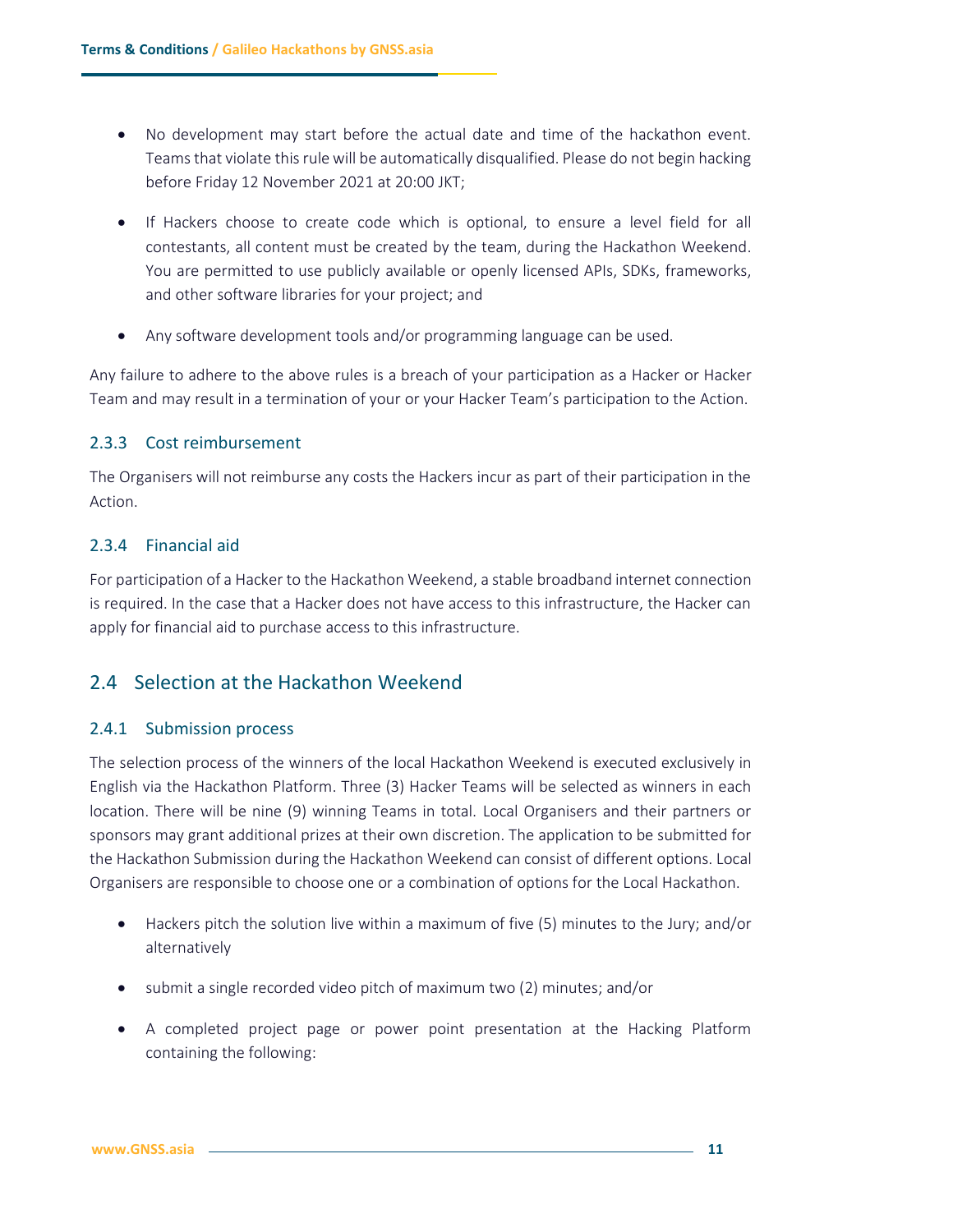- o One-liner giving a summary of the project
- o Solution and use case
- o Use of GNSS, Galileo, EGNOS, Copernicus
- o Market potential
- o Innovation factor
- o Technical back end
- o Proof of concept
- o Team

Only upon completion of all required fields your submission is considered complete. The submission deadline is 14 November 2021 at 14:00 JKT. You are encouraged to submit your application before the deadline in case IT issues arise. Each Hacker Team can submit only one Hackathon Submission.

Hackathon Submissions that have not been submitted, or Hackathon Submissions submitted past the abovementioned deadline, are not eligible for evaluation and will under no circumstances be reviewed by the Jury. Following the application deadline, eligible submissions will be reviewed by the Jury.

The final decision on the selection is made by GNSS.asia and shall not be subject to dispute in a court of law. These decisions shall be final and binding for all Hackers and Hacker Teams in the Action. Hacker shall have no right to justification for the decisions made by GNSS.asia or the Jury Members of any selection procedure.

#### 2.4.2 Judging criteria

All submissions will be evaluated and scored by the Jury on three criteria:

- Relevance to the hackathon theme and challenges (1/3 weighting in scoring);
- Innovativeness and value created for future users and customers (1/3 weighting in scoring); and
- Quality of the team, including technical expertise, business expertise, understanding of the thematic area, commitment to the project and ability to pitch it (1/3 weighting in scoring).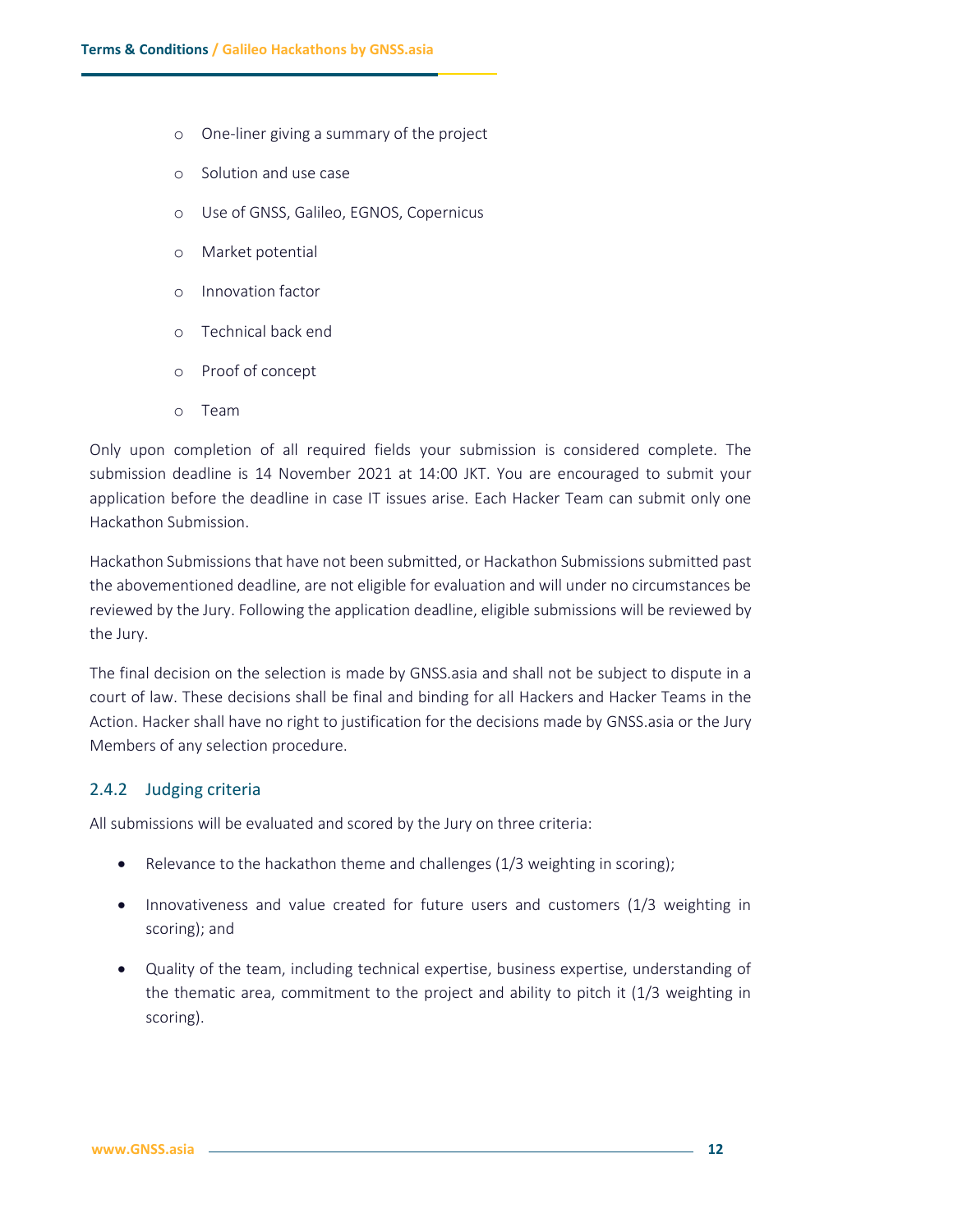#### 2.4.3 The Hackathon Submissions Jury

The Jury Members are carefully selected to represent a qualified group of judges with relevant and varying expertise. Each Jury Member is bound by a non-disclosure and confidentiality clause before reviewing the Hackathon Submissions, confirming that they will not share any of the information contained in your Hackathon Submission that is not publicly available on the Hackathon Platform with anyone other than the other Jury Members, the Local Organisers, the Partners, or the Organisers.

### <span id="page-12-0"></span>2.5 Personal data shared through your participation to the Action

Your personal data including but not limited to residency, e-mail addresses, and phone numbers, which you share during your participation to the Action will not be shared with any parties other than the Organisers, the Local Organisers, the European Commission, the Jury, your Mentor, the Platforms, and the event organisers or security teams of the events where the Hackathon Events take place.

With your participation in the Action as Hacker, you agree to the use of your personal data for the following purposes:

- Promotion & Communication: the Action is funded by Horizon2020. For its objectives, a comprehensive communication campaign is essential. The Action's communication tools, such as the Website, newsletter, and social media, are used as multipliers for the visibility of participants, contributing to their business potential. The Action may use your Hacker Team name and a description of your project or technical/business idea for such public promotion and communication purposes. For use of your personal data in this context, you provide your consent as part of your registration;
- Hackathon Events: for a smooth organisation of the events, which may be subject to security measures, we may invite you to share and use personal data, such first and last name, birth date, nationality, and affiliation. These data will be shared with the Platforms, event venues and local security teams and will only be used for the organisation of the events;
- Experts: to ensure a good interaction with your Expert, we will provide him/her with your first and last name, company name, e-mail address and phone number. These data will only be used for mentorship purposes; and
- Essential notifications: to administer your participation in the Action, the Organisers or Local Organisers send notifications to the e-mail addresses of the Hackers in the Action. As an alumni to the Action, your subscription to these notifications will survive your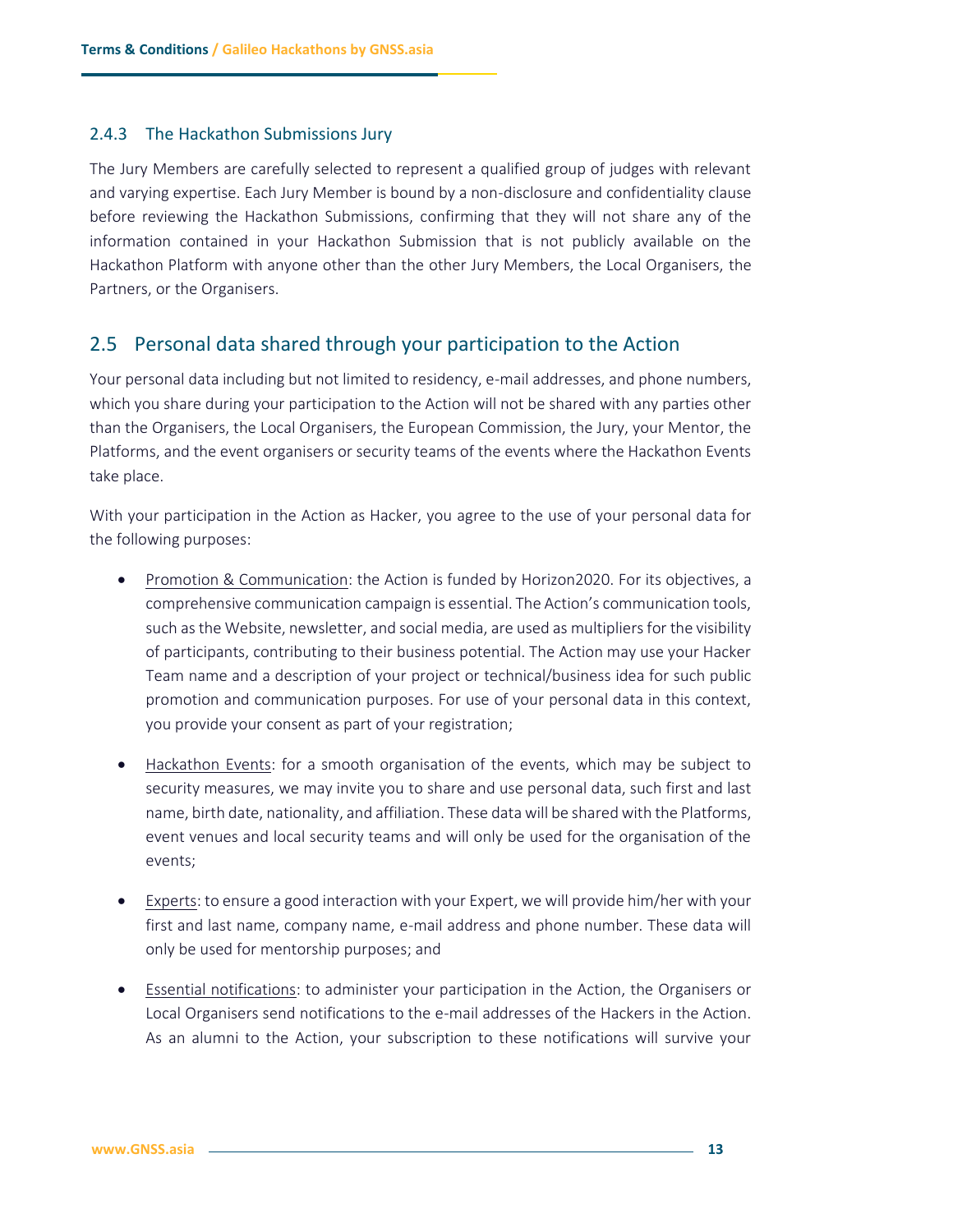participation to the Action but can be ceased any time by clicking on the respective link in the bottom of the notification, or by writing us a message at [hello@gnss.asia.](mailto:hello@gnss.asia)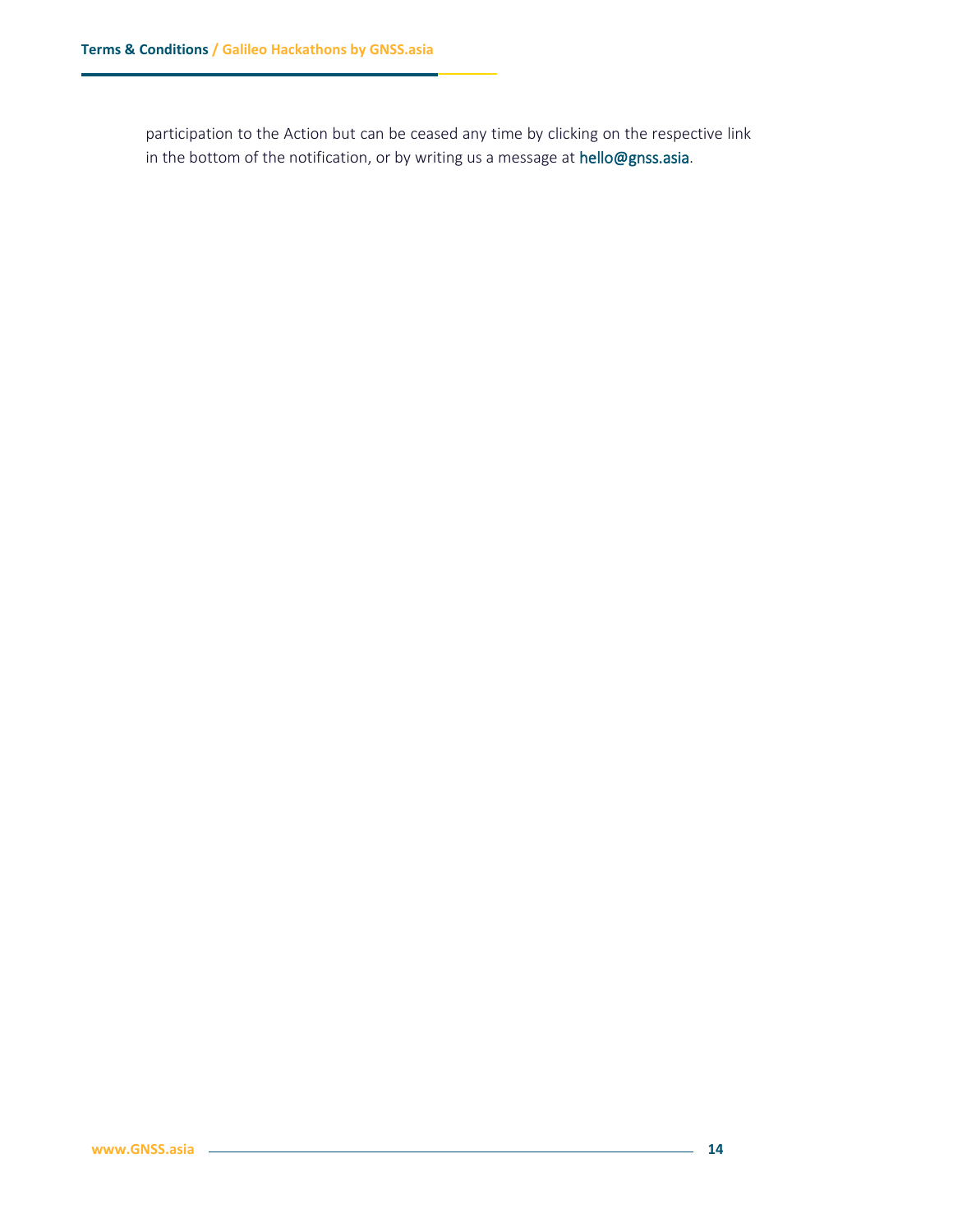# <span id="page-14-0"></span>3 Participation as an Expert

## <span id="page-14-1"></span>3.1 Right of participation

Individuals of legal adult age (18 years or older) are allowed to participate as a Galileo Hackathons Jury Member, after an invitation to do so by the Organisers or the Partners.

Potential Experts are also required to demonstrate proven business or technical mentoring of start-ups with verifiable references and possess relevant knowhow in data and information businesses or one of the EU Space Programme application domains.

## <span id="page-14-2"></span>3.2 Selection of the Experts

The decisions on the selection of Experts made by the Organisers or Partners shall not be subject to dispute in a court of law. These decisions shall be final and binding. Third parties shall have no right to justification for the decisions made by the Organisers or the Partners in any selection procedure.

## <span id="page-14-3"></span>3.3 Evaluation process

The evaluation process is organised and executed exclusively in English and coordinated by a Hackathon partner. To take part in the evaluation process of Hackathon Submissions, the use of online tools and the Hackathon Platform might be required. We will require you to share personal data such as your name and e-mail for the purposes of contacting you to validate your information and regarding your participation as a Jury Member. You will be required to read and accept these Terms & Conditions and Privacy Policy before registering or participating as an Expert.

The evaluation of the Hackathon Submissions consists of two parts, and the Expert may be invited to either part: 1) the monitoring of Hacker Sessions to ensure the rightful conduction of the Hackathon Weekend, 2) the evaluation of a number of Team Pitches at the Demo Day to review the selected Hackathon Submissions of the Hackathon Weekend.

# <span id="page-14-4"></span>3.4 Conditions of participation

Experts might get remunerated for their services to the Action. Upon participating to the Action, Experts agree to the following commitments:

• During the Hackathon Weekend for a reasonable number of working hours, Experts should be available to meet online with Hacker Teams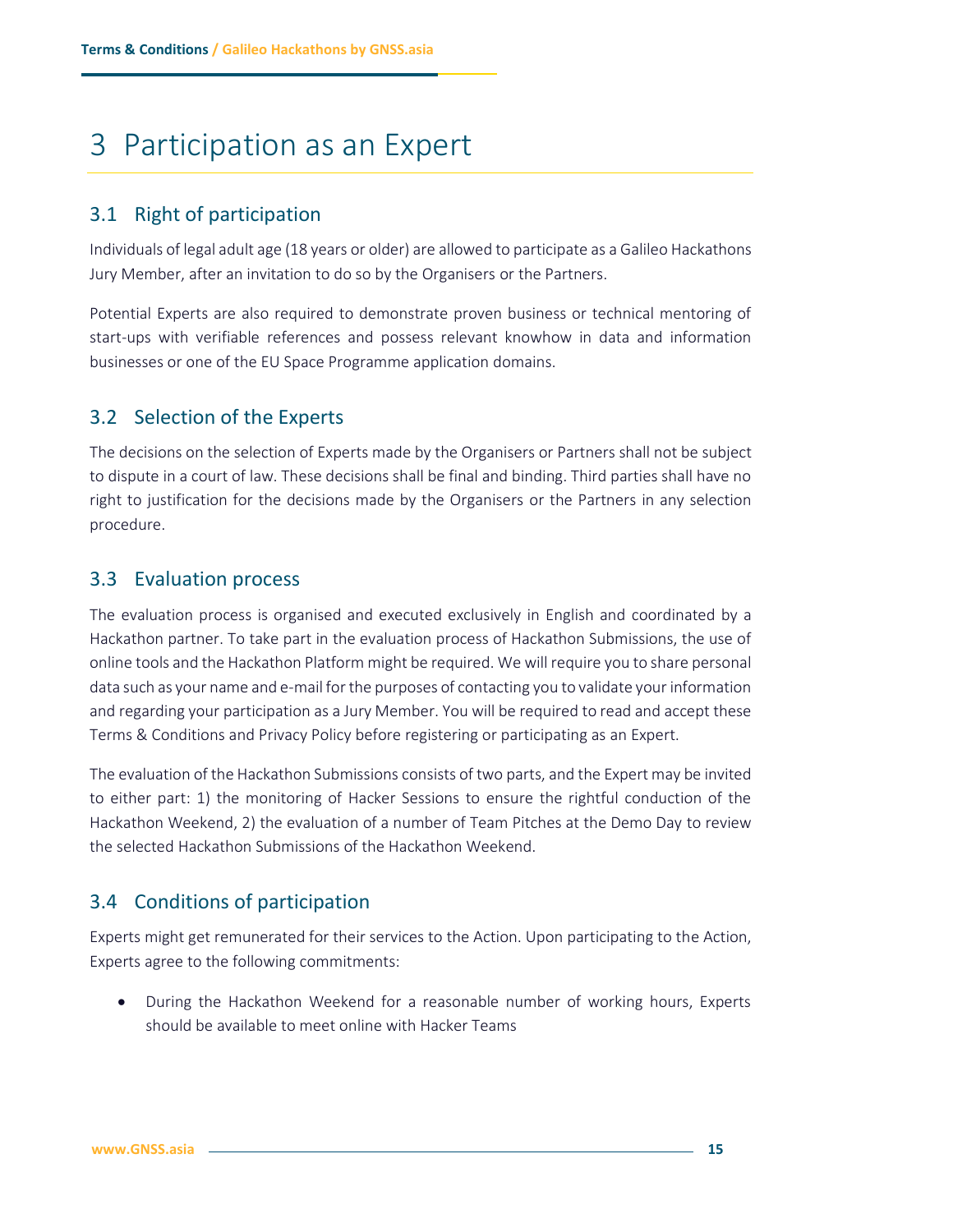- Attendance and active participation in meetings with the Hacker Team (in person or via videoconference);
- the Experts should informally pre-evaluate the project of the Hacker Teams during scheduled meetings over the Hackathon Weekend.
- The Experts should provide technical expertise and support to the Hacker Teams to their best knowledge, for example, by assessing the technical feasibility of the idea
- Inform Organisers when the Hacker Team's participation to the Action becomes void, for example, if the Hacker Team does not attend scheduled meetings

Any failure to deliver the minimal above commitments is a breach of your service as an Expert and may result in a termination of your participation to the Action, according to the termination procedures and a pro rata reduction of your service.

## <span id="page-15-0"></span>3.5 Service fee and cost reimbursement

The Organisers might agree to pay a service fee of a negotiated amount per allocated working hour for the Action (excluding VAT if applicable) to Experts. The total amount of the service fee is subject to a pro rata reduction if the mentor relationship is prematurely concluded by the Organisers or either the Expert and/or the Hacker, and the allocated working hours have not been completed yet.

The service fee will be paid within 30 days after receipt of an eligible invoice by the Organisers. The total amount should include and cover all and any taxes and duties that are due, and the Expert shall be solely responsible for ensuring that all and any of such taxes are paid by him/her.

# <span id="page-15-1"></span>3.6 Personal data and company information shared through your participation

The following personal data may be shared with the Hackers for reasons of transparency: first name, last name, occupation, and company name.

Any other personal data that you share during user registration will not be shared with any parties other than the Organisers, Local Organisers, and the Partners.

## <span id="page-15-2"></span>3.7 Non-Disclosure of Confidential Information Agreement

This Non-Disclosure Agreement (the "NDA") is entered into by and between the Organiser, on behalf of the Hackers of the Action (the "Disclosing Party") and the Jury Member participating to the Action (the "Receiving Party"), hereby agreeing to these Terms & Conditions, collectively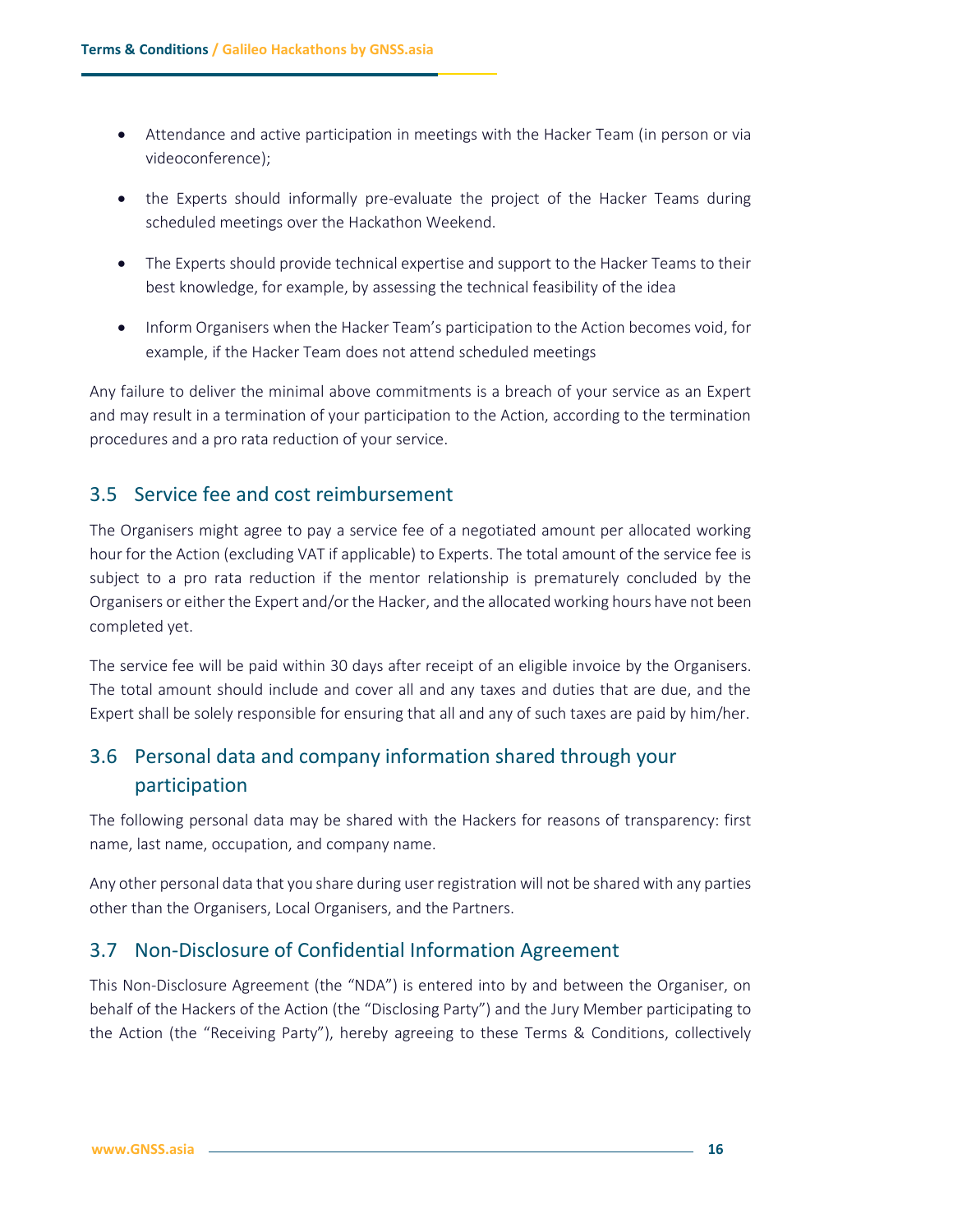referred to as the "NDA Parties" for the purpose of preventing the unauthorized disclosure of Confidential Information as defined below.

With your participation to the Action as a Jury Member, you agree to these Terms & Conditions including the provisions of the Non-Disclosure Agreement below. This Non-Disclosure Agreement serves to protect the confidential information of each Hacker of the Action.

#### **3.7.1 Definition of Confidential Information**

For purposes of this NDA, "Confidential Information" shall include all information or material that has or could have commercial value or other utility in the business in which the Disclosing Party (representing the participating Hackers) are engaged and which is maintained with confidentiality. This includes but is not limited to proprietary trade secret information contained within and relating to Disclosing Party's business or technical plan, including but not limited to: business description, marketing plan, sales revenue forecast, profit and loss forecast, capital spending plan, cash flow forecast, future trends, personnel plan, business goals, personal financial statement, technical details, supporting documents and information conveyed in writing or in discussion that is indicated to be confidential.

#### **3.7.2 Non-Disclosure**

Receiving Party will treat Confidential Information with the same degree of care and safeguards that it takes with its own Confidential Information, but in no event less than a reasonable degree of care. Without Disclosing Party's prior written consent, Receiving Party will not: (a) disclose Confidential Information to any third party; (b) make or permit to be made copies or other reproductions of Confidential Information; or (c) make any commercial use of Confidential Information.

#### **3.7.3 Obligations of Receiving Party**

Receiving Party shall hold and maintain the Confidential Information in strictest confidence for the sole and exclusive benefit of the Disclosing Party. Receiving Party shall carefully restrict access to Confidential Information to employees, contractors and third parties as is reasonably required and shall require those persons to sign nondisclosure restrictions at least as protective as those in this NDA. Receiving Party shall not, without the prior written approval of Disclosing Party, use for Receiving Party's own benefit, publish, copy, or otherwise disclose to others, or permit the use by others for their benefit or to the detriment of Disclosing Party, any Confidential Information.

Receiving Party shall return to Disclosing Party any and all records, notes, and other written, printed, or tangible materials in its possession pertaining to Confidential Information immediately if Disclosing Party requests it in writing.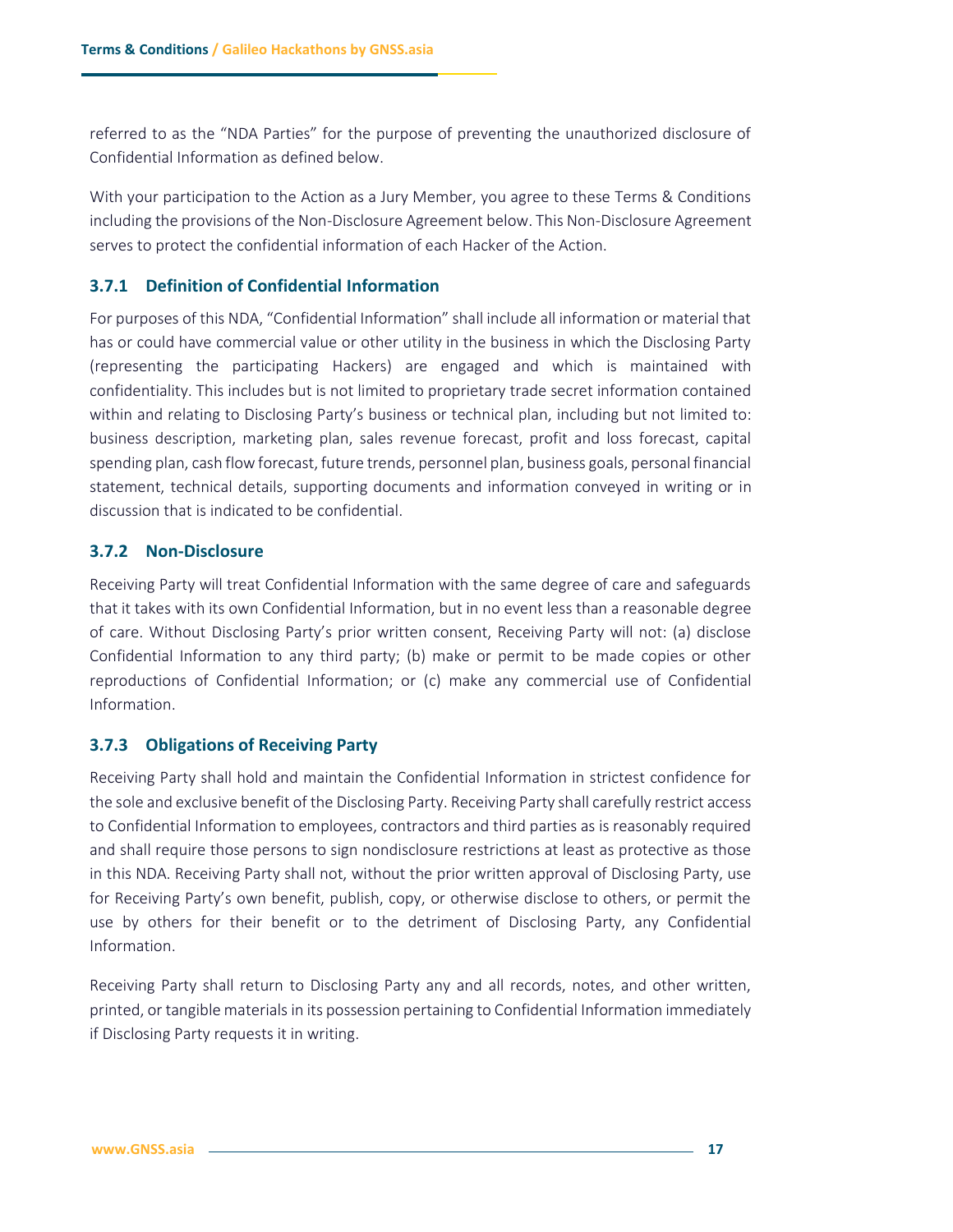#### **3.7.4 Exclusions from Confidential Information**

This NDA does not apply to any information that: (a) was in Receiving Party's possession or was known to Receiving Party, without an obligation to keep it confidential, before such information was disclosed to Receiving Party by Disclosing Party; (b) is or becomes public knowledge through a source other than Receiving Party and through no fault of Receiving Party; (c) is or becomes lawfully available to Receiving Party from a source other than Disclosing Party; or (d) is disclosed by Receiving Party with Disclosing Party's prior written approval.

#### **3.7.5 Time Periods**

This NDA and Receiving Party's duty to hold Confidential Information in confidence shall remain in effect until 31 December 2024 or until whichever of the following occurs first: (a) Disclosing Party sends Receiving Party written notice releasing it from this NDA, or (b) Confidential Information disclosed under this Agreement ceases to be a trade secret.

#### **3.7.6 No Rights Granted**

This NDA does not constitute a grant or an intention or commitment to grant any right, title, or interest in Confidential Information to Receiving Party.

#### **3.7.7 General provisions**

- (a) Relationships. Nothing contained in this NDA shall be deemed to constitute either NDA Party a partner, joint ventures, or employee of the other NDA Party for any purpose.
- (b) Severability. If a court finds any provision of this NDA invalid or unenforceable, the remainder of this NDA shall be interpreted so as best to affect the intent of the parties.
- (c) Integration. This NDA expresses the complete understanding of the NDA Parties with respect to the subject matter and supersedes all prior related proposals, agreements, representations, and understandings. This NDA may not be amended except in a writing signed by both parties.
- (d) Waiver. The failure to exercise any right provided in this NDA shall not be a waiver of prior or subsequent rights.
- (e) Injunctive Relief. Any misappropriation of Confidential Information in violation of this NDA may cause Disclosing Party irreparable harm, the amount of which may be difficult to ascertain, and therefore Receiving Party agrees that Disclosing Party shall have the right to apply to a court of competent jurisdiction for an order enjoining any such further misappropriation and for such other relief as Disclosing Party deems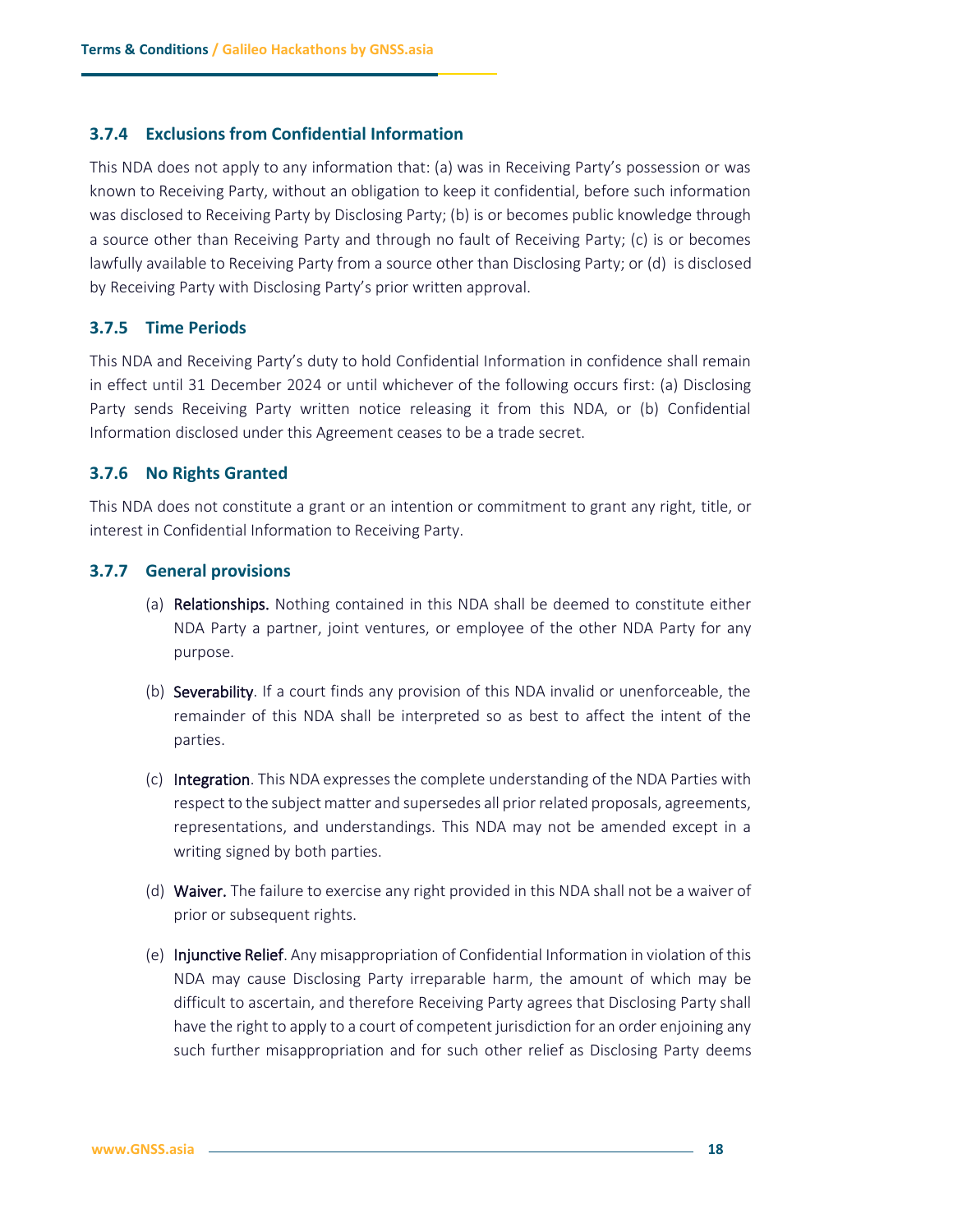appropriate. This right of Disclosing Party is to be in addition to the remedies otherwise available to Disclosing Party.

- (f) Indemnity. Receiving Party agrees to indemnify Disclosing Party against any and all losses, damages, claims, or expenses incurred or suffered by Disclosing Party as a result of Receiving Party's breach of this NDA.
- (g) Governing Law. This NDA shall be governed in accordance with the laws of the State of Belgium.
- (h) Jurisdiction. The NDA Parties consent to the exclusive jurisdiction and venue of the federal and state courts located in Belgium in any action arising out of or relating to this NDA. The NDA Parties waive any other venue to which either party might be entitled by domicile or otherwise.
- (i) Successor and Assigns. This NDA and each NDA Party's obligations shall be binding on the representatives, assigns and successors of such NDA Party.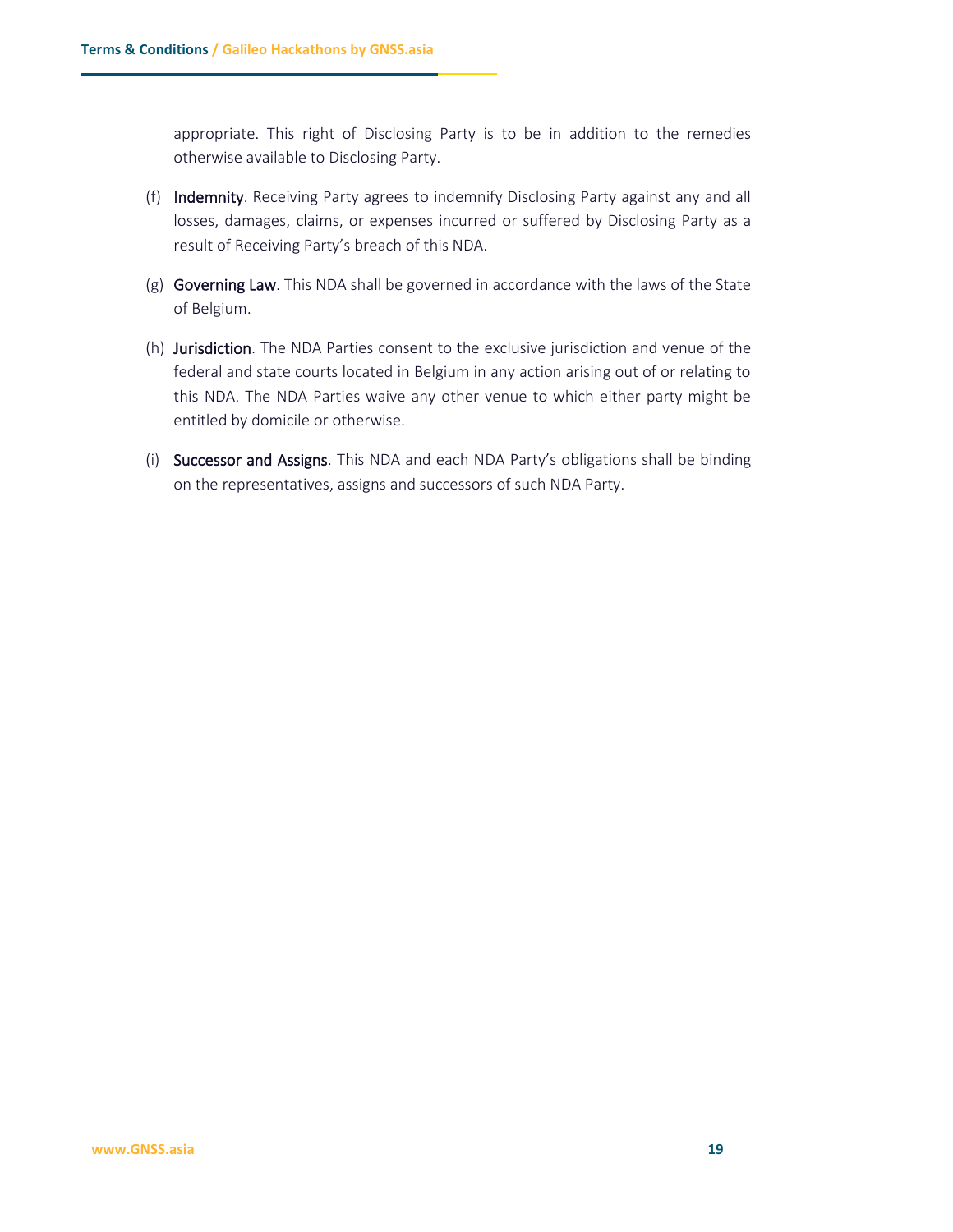# <span id="page-19-0"></span>4 Participation as a Hackathon Submissions Jury Member

## <span id="page-19-1"></span>4.1 Right of participation

Individuals of legal adult age (18 years or older) are allowed to participate as a Galileo Hackathons Jury Member, after an invitation to do so by the Organisers or the Partners.

## <span id="page-19-2"></span>4.2 Selection of the Jury Members

The decisions on the selection of Jury Members made by the Organisers or Partners shall not be subject to dispute in a court of law. These decisions shall be final and binding. Third parties shall have no right to justification for the decisions made by the Organisers or the Partners in any selection procedure.

## <span id="page-19-3"></span>4.3 Evaluation process

The evaluation process is organised and executed exclusively in English and coordinated by a Hackathon partner. To take part in the evaluation process of Hackathon Submissions, the use of online tools and the Hackathon Platform might be required. We will require you to share personal data such as your name and e-mail for the purposes of contacting you to validate your information and regarding your participation as a Jury Member. You will be required to read and accept these Terms & Conditions and Privacy Policy before registering or participating as a Jury Member.

The evaluation of the Hackathon Submissions consists of two parts, and the Jury Members may be invited to either part: 1) the monitoring of Hacker Sessions to ensure the rightful conduction of the Hackathon Weekend, 2) the evaluation of a number of Team Pitches at the Demo Day to review the selected Hackathon Submissions of the Hackathon Weekend.

## <span id="page-19-4"></span>4.4 Conditions of participation

Upon participating as a Jury Member to the Hackathon Weekend or the Demo Day, Jury Members agree to the following commitments, which include:

- Completion of the evaluation process with diligence and in all fairness; and
- Timely indication and flagging of any potential conflict of interest during the whole evaluation process, and abstention from voting should such conflict of interest arise.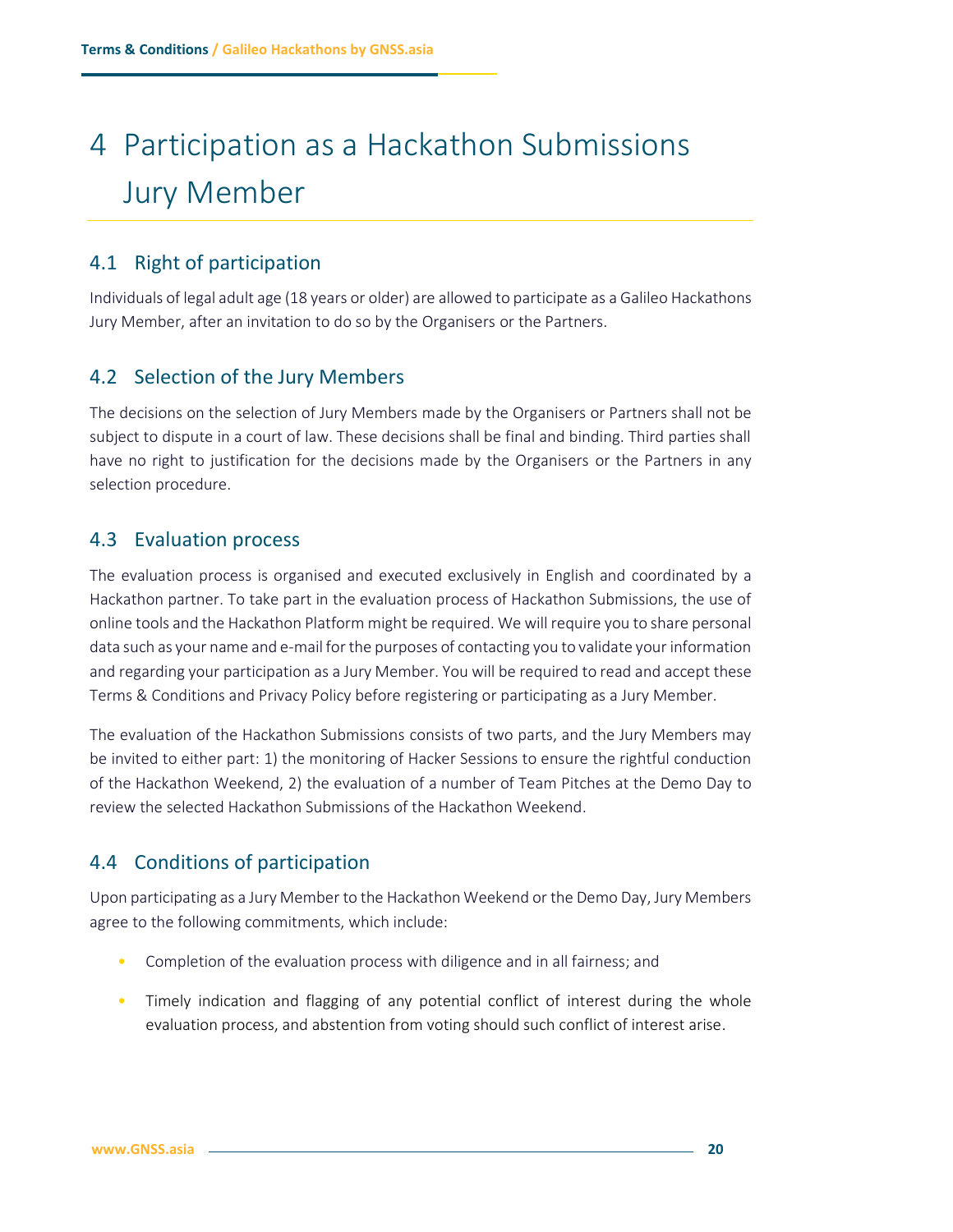# <span id="page-20-0"></span>4.5 Personal data and company information shared through your participation

The following personal data may be shared with the Hackers for reasons of transparency: first name, last name, occupation, and company name.

Any other personal data that you share during user registration will not be shared with any parties other than the Organisers, Local Organisers, and the Partners.

### <span id="page-20-1"></span>4.6 Non-Disclosure of Confidential Information Agreement

This Non-Disclosure Agreement (the "NDA") is entered into by and between the Organiser, on behalf of the Hackers of the Action (the "Disclosing Party") and the Jury Member participating to the Action (the "Receiving Party"), hereby agreeing to these Terms & Conditions, collectively referred to as the "NDA Parties" for the purpose of preventing the unauthorized disclosure of Confidential Information as defined below.

With your participation to the Action as a Jury Member, you agree to these Terms & Conditions including the provisions of the Non-Disclosure Agreement below. This Non-Disclosure Agreement serves to protect the confidential information of each Hacker of the Action.

#### **4.6.1 Definition of Confidential Information**

For purposes of this NDA, "Confidential Information" shall include all information or material that has or could have commercial value or other utility in the business in which the Disclosing Party (representing the participating Hackers) are engaged and which is maintained with confidentiality. This includes but is not limited to proprietary trade secret information contained within and relating to Disclosing Party's business or technical plan, including but not limited to: business description, marketing plan, sales revenue forecast, profit and loss forecast, capital spending plan, cash flow forecast, future trends, personnel plan, business goals, personal financial statement, technical details, supporting documents and information conveyed in writing or in discussion that is indicated to be confidential.

#### **4.6.2 Non-Disclosure**

Receiving Party will treat Confidential Information with the same degree of care and safeguards that it takes with its own Confidential Information, but in no event less than a reasonable degree of care. Without Disclosing Party's prior written consent, Receiving Party will not: (a) disclose Confidential Information to any third party; (b) make or permit to be made copies or other reproductions of Confidential Information; or (c) make any commercial use of Confidential Information.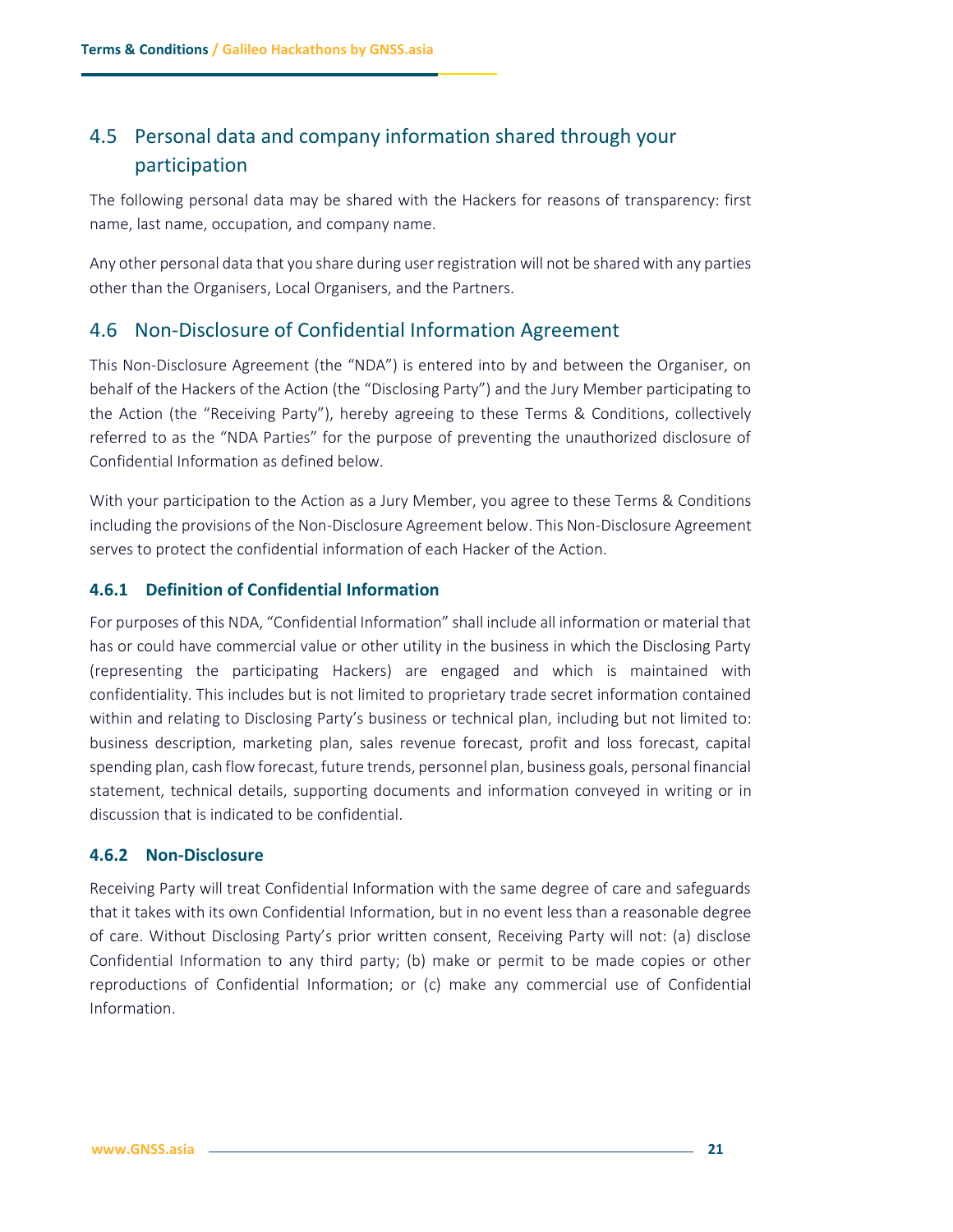#### **4.6.3 Obligations of Receiving Party**

Receiving Party shall hold and maintain the Confidential Information in strictest confidence for the sole and exclusive benefit of the Disclosing Party. Receiving Party shall carefully restrict access to Confidential Information to employees, contractors and third parties as is reasonably required and shall require those persons to sign nondisclosure restrictions at least as protective as those in this NDA. Receiving Party shall not, without the prior written approval of Disclosing Party, use for Receiving Party's own benefit, publish, copy, or otherwise disclose to others, or permit the use by others for their benefit or to the detriment of Disclosing Party, any Confidential Information.

Receiving Party shall return to Disclosing Party any and all records, notes, and other written, printed, or tangible materials in its possession pertaining to Confidential Information immediately if Disclosing Party requests it in writing.

#### **4.6.4 Exclusions from Confidential Information**

This NDA does not apply to any information that: (a) was in Receiving Party's possession or was known to Receiving Party, without an obligation to keep it confidential, before such information was disclosed to Receiving Party by Disclosing Party; (b) is or becomes public knowledge through a source other than Receiving Party and through no fault of Receiving Party; (c) is or becomes lawfully available to Receiving Party from a source other than Disclosing Party; or (d) is disclosed by Receiving Party with Disclosing Party's prior written approval.

#### **4.6.5 Time Periods**

This NDA and Receiving Party's duty to hold Confidential Information in confidence shall remain in effect until 31 December 2024 or until whichever of the following occurs first: (a) Disclosing Party sends Receiving Party written notice releasing it from this NDA, or (b) Confidential Information disclosed under this Agreement ceases to be a trade secret.

#### **4.6.6 No Rights Granted**

This NDA does not constitute a grant or an intention or commitment to grant any right, title, or interest in Confidential Information to Receiving Party.

#### **4.6.7 General provisions**

- (j) Relationships. Nothing contained in this NDA shall be deemed to constitute either NDA Party a partner, joint venturer, or employee of the other NDA Party for any purpose.
- (k) Severability. If a court finds any provision of this NDA invalid or unenforceable, the remainder of this NDA shall be interpreted so as best to affect the intent of the parties.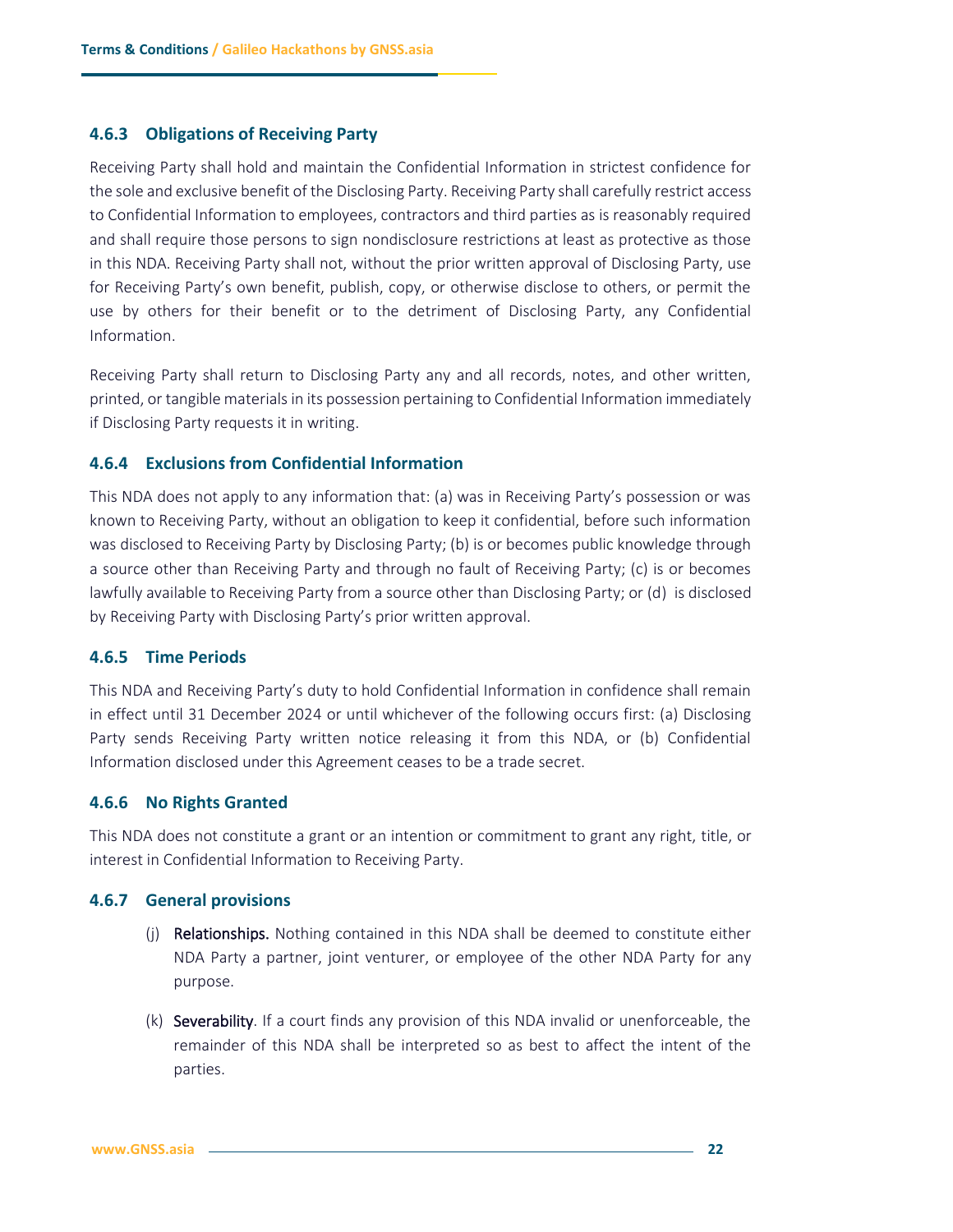- (l) Integration. This NDA expresses the complete understanding of the NDA Parties with respect to the subject matter and supersedes all prior related proposals, agreements, representations, and understandings. This NDA may not be amended except in a writing signed by both parties.
- (m) **Waiver.** The failure to exercise any right provided in this NDA shall not be a waiver of prior or subsequent rights.
- (n) Injunctive Relief. Any misappropriation of Confidential Information in violation of this NDA may cause Disclosing Party irreparable harm, the amount of which may be difficult to ascertain, and therefore Receiving Party agrees that Disclosing Party shall have the right to apply to a court of competent jurisdiction for an order enjoining any such further misappropriation and for such other relief as Disclosing Party deems appropriate. This right of Disclosing Party is to be in addition to the remedies otherwise available to Disclosing Party.
- (o) Indemnity. Receiving Party agrees to indemnify Disclosing Party against any and all losses, damages, claims, or expenses incurred or suffered by Disclosing Party as a result of Receiving Party's breach of this NDA.
- (p) Governing Law. This NDA shall be governed in accordance with the laws of the State of Belgium.
- (q) Jurisdiction. The NDA Parties consent to the exclusive jurisdiction and venue of the federal and state courts located in Belgium in any action arising out of or relating to this NDA. The NDA Parties waive any other venue to which either party might be entitled by domicile or otherwise.
- (r) Successor and Assigns. This NDA and each NDA Party's obligations shall be binding on the representatives, assigns and successors of such NDA Party.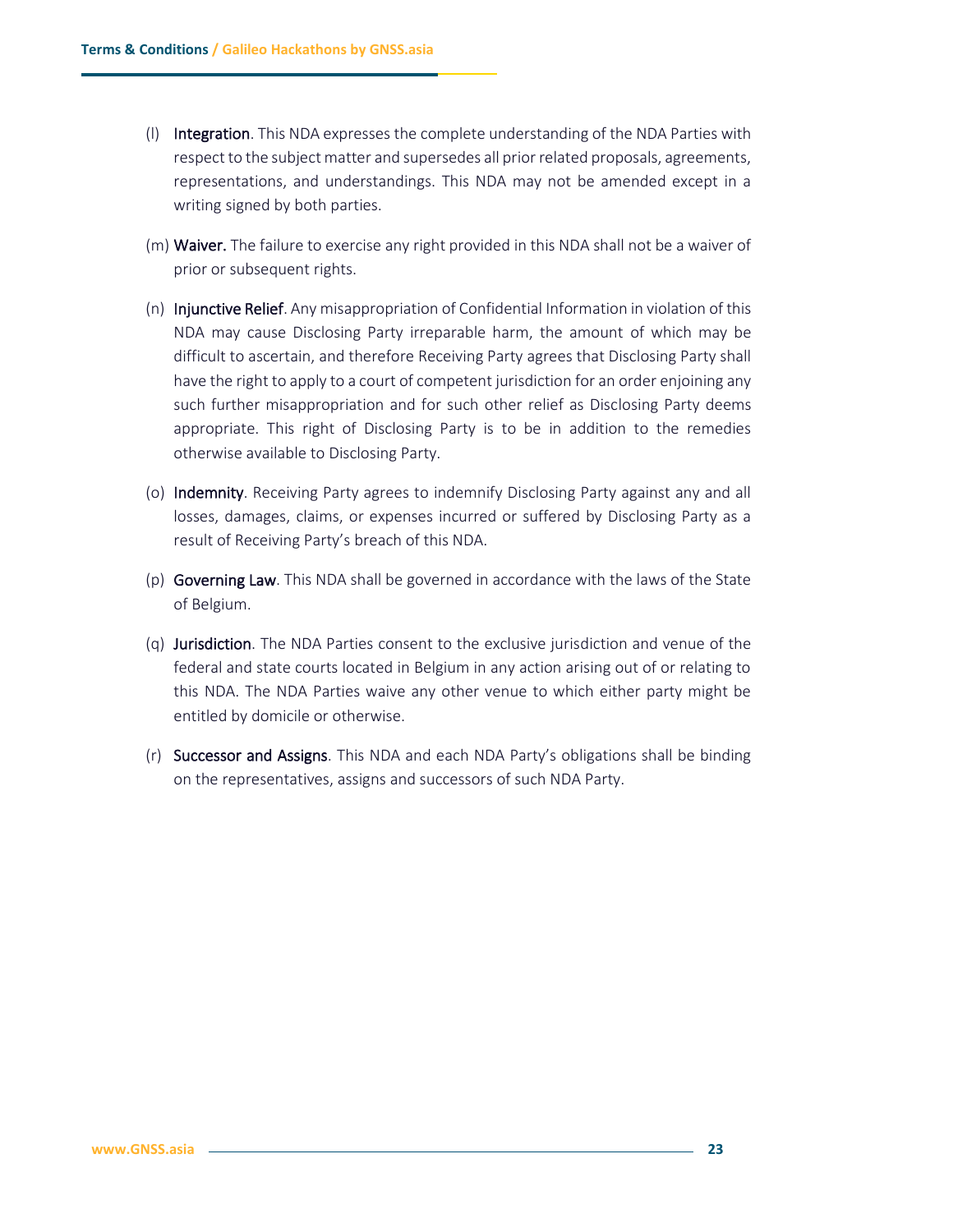# <span id="page-23-0"></span>5 Termination

We may terminate your participation to the Action in written (by letter or e-mail) without limitation if you breach these Terms & Conditions. This termination will take effect immediately after such termination letter or e-mail has been sent, with the date indicated on post or time stamps as legal basis. Upon termination, your right to benefit from the Action will immediately cease.

If you wish to terminate your participation to the Action, you may do so in written (by letter or email). This termination will take effect immediately after such termination letter or e-mail has been sent.

All provisions of the Terms & Conditions which by their nature should survive termination shall survive termination, including, without limitation, ownership provisions, warranty disclaimers, indemnity, limitations of liability and Non-Disclosure Agreements.

We shall not be liable to you or any third party for any claims or damages arising out of any termination or suspension or any other actions taken by us in connection therewith.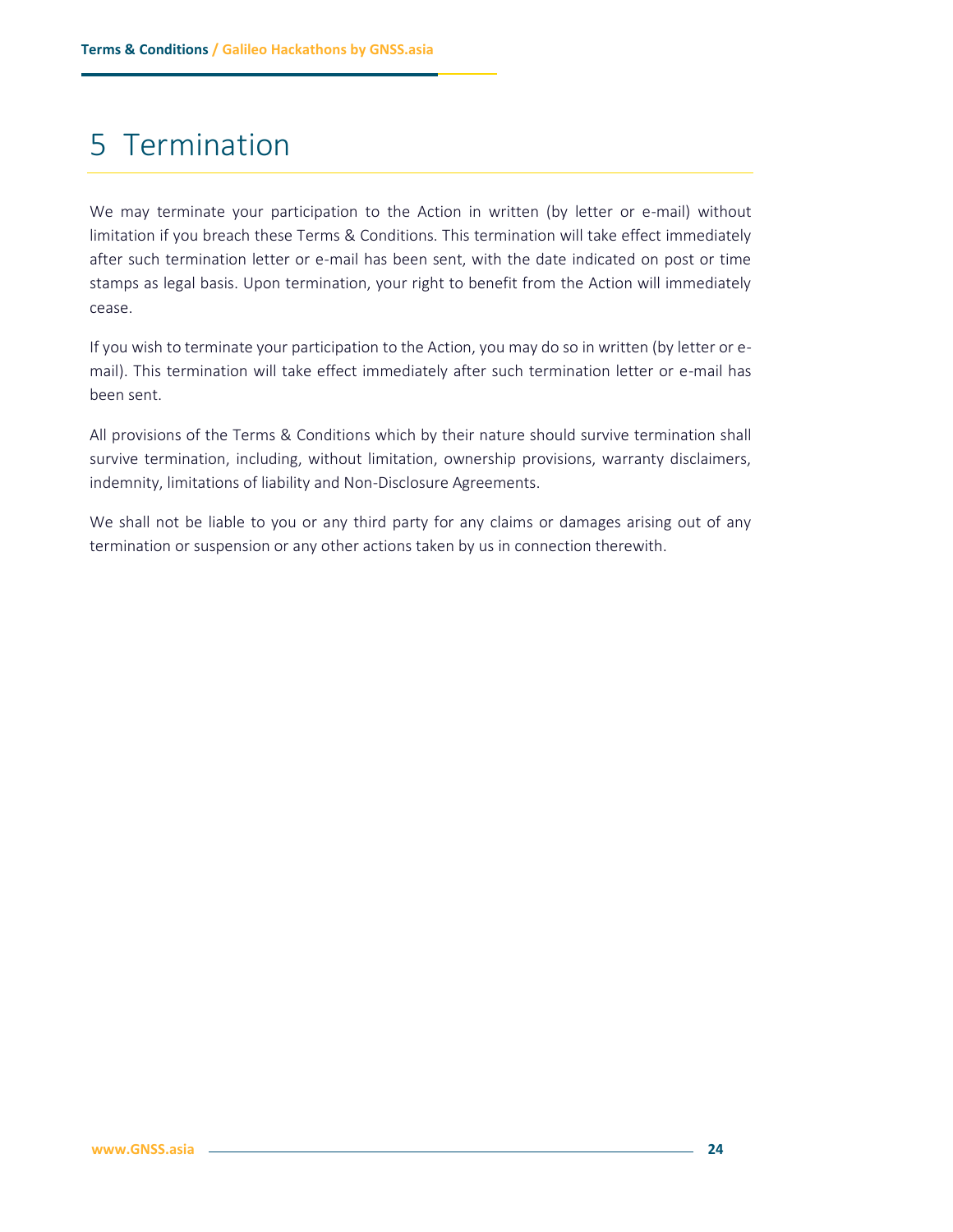# <span id="page-24-0"></span>6 General Clauses

## <span id="page-24-1"></span>6.1 Accounts

When you create accounts on our Platforms, you must provide us information that is accurate, complete, and current at all times. Failure to do so constitutes a breach of the Terms, which may result in immediate termination of your account on our Platforms and your participation to the Action.

You are responsible for safeguarding the password that you use to access the Platforms and for any activities or actions under your password, whether your password is with our Platforms or a third-party service.

You agree not to disclose your password to any third party. You agree to be fully responsible for activities that relate to your account or your password. You must notify us immediately upon becoming aware of any breach of security or unauthorised use of your account.

You may not use as a username the name of another person or entity that is not lawfully available for use, a name or trademark that is subject to any rights of another person or entity other than you without appropriate authorisation, or a name that is otherwise offensive, vulgar, or obscene.

## <span id="page-24-2"></span>6.2 Copyright policy

We respect the intellectual property rights of others. It is our policy to respond to any claim that Content posted on the Service infringes the copyright or other intellectual property infringement ("Infringement") of any person. If you are a copyright owner, or authorised on behalf of one, and you believe that the copyrighted work has been copied in a way that constitutes copyright infringement that is taking place through the Hackathon, you must submit your notice in writing to the attention of "Copyright Infringement" of [hello@gnss.asia](mailto:hello@gnss.asia) and include in your notice a detailed description of the alleged Infringement.

You may be held accountable for damages (including costs and attorneys' fees) for misrepresenting that any Content is infringing your copyright. Copyright infringement notice. In order to lodge a complaint with us, please contact using the details above with the following information:

- Your name and address;
- Details of the alleged breach of copyright; and
- URL link to the alleged breach of copyright (if applicable).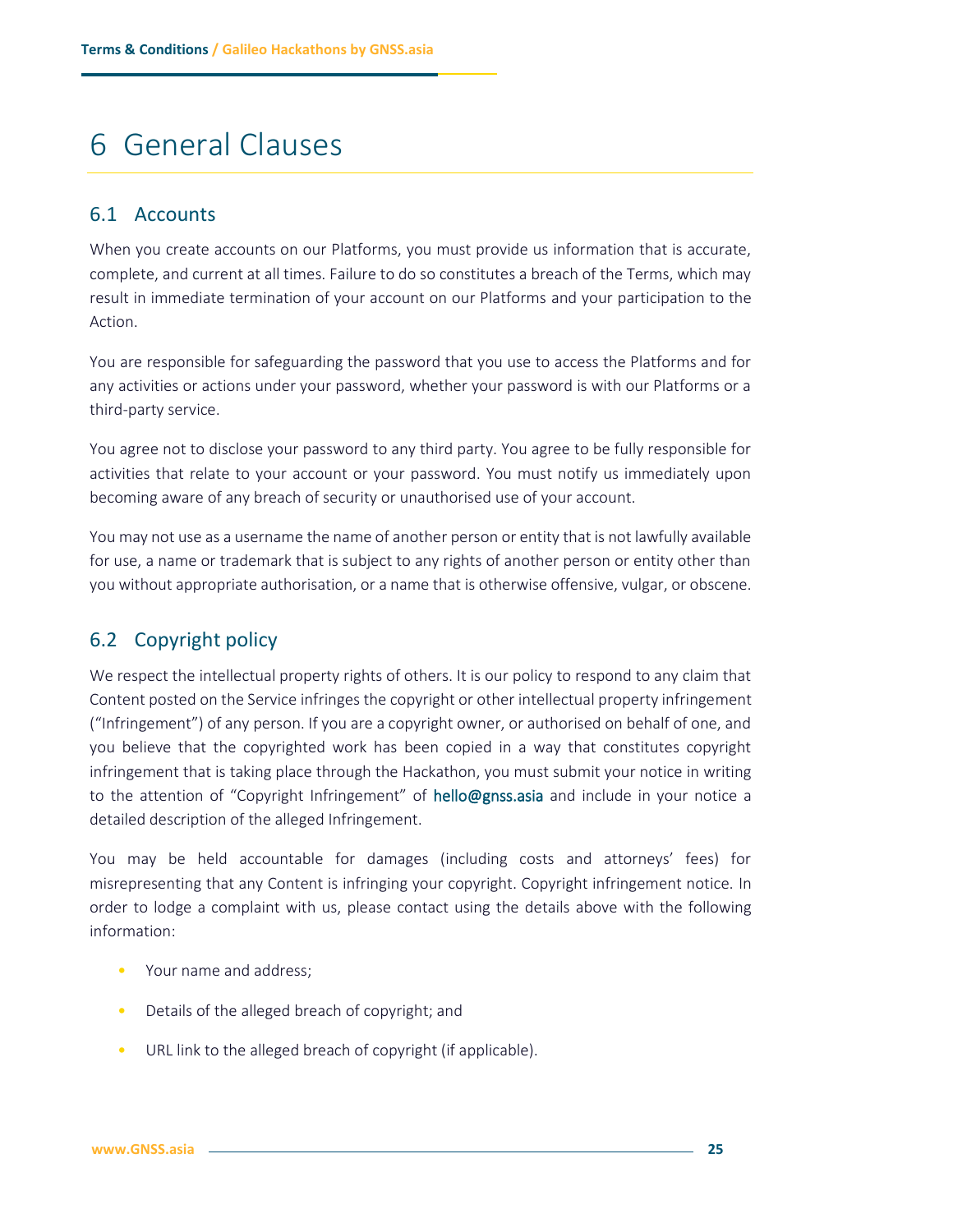Please allow us 30 days to investigate your complaint. You may be held accountable for damages (including costs and attorneys' fees) for misrepresenting that any content is infringing your copyright.

### <span id="page-25-0"></span>6.3 Intellectual Property

The Hackathon and its original content (excluding Content provided by users), features and functionality are and will remain the exclusive property of the Organisers. Our trademarks and trade dress may not be used in connection with any product or service without the prior written consent of the Organisers. Nothing in these Terms constitutes a transfer of any Intellectual Property rights from us to you.

You must not modify the physical or digital copies of any Content you print off or download in any way, and you must not use any illustrations, photographs, video or audio, or any graphics separately from any accompanying text.

## <span id="page-25-1"></span>6.4 Links to other sites

Our Action and Platforms may contain links to third-party websites or services that are not owned or controlled by the Organisers.

The Organisers have no control over, and assume no responsibility for, the content, privacy policies, or practices of any third-party websites or services. You further acknowledge and agree that the Organisers shall not be responsible or liable, directly, or indirectly, for any damage or loss caused or alleged to be caused by or in connection with the use of or reliance on any such content, goods, or services available on or through any such websites or services.

We only provide links to external websites as a convenience, and the inclusion of such a link to external websites does not imply our endorsement of those websites. You acknowledge and agree that when you access other websites on the internet, you do so at your own risk.

We strongly advise you to read the terms and conditions and privacy policies of any third-party websites or services that you visit.

## <span id="page-25-2"></span>6.5 Indemnification

As a condition of your participation to our Action, and/or access to and use of our Platforms, you agree to indemnify us, our subcontractors and our successors and assigns for all damages, costs, expenses and other liabilities, including but not limited to legal fees and expenses, relating to any claim arising out of related to your participation to the Action and access to and use of the Platforms, or your breach of these Terms & Conditions and any applicable law or the rights of another person or party.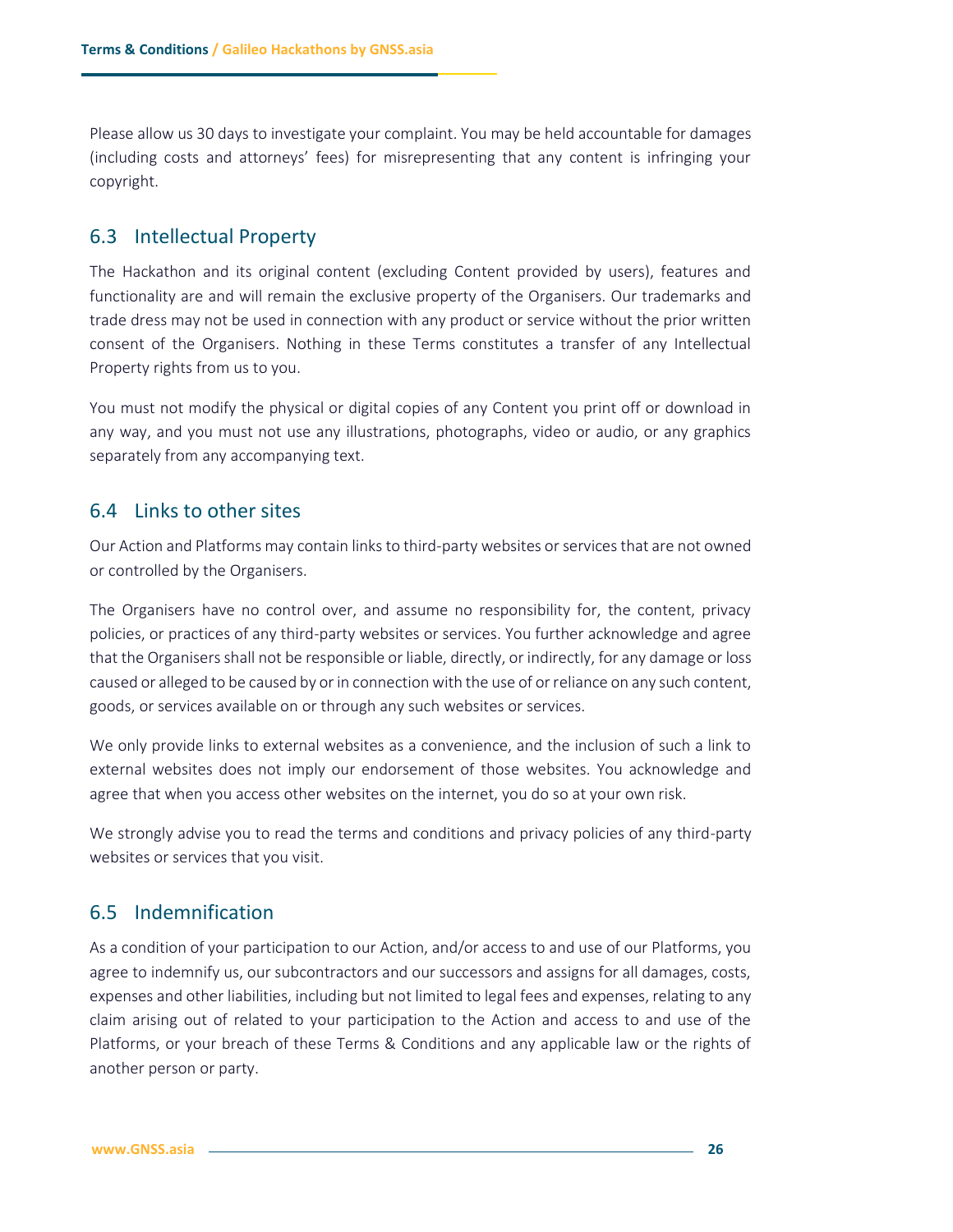This indemnification section survives the expiration of your registration and applies to claims arising both before and after the registration ends.

## <span id="page-26-0"></span>6.6 Limitation of liability

You agree that we shall not be liable for any damages suffered as a result of participating in the Action and/or using the Platforms, as well as copying, distributing, or downloading Content from the Action and Platforms.

In no event shall we be liable for any indirect, punitive, special, incidental, or consequential damage (including loss of business, revenue, profits, use, privacy, data, goodwill, or other economic advantage) through your application to the Action on the Platforms, or through your participation in the Action, however it arises, whether for breach of contract or in tort, even if the possibility of such damage has been previously advised of.

In no event shall we be liable for any claims by a third party in tort or contract, including, but not limited, to any misleading statements made and/or incorporated into any Content provided by third parties, such as manufacturers and wholesalers, and users of the Platforms. It is your sole responsibility to ensure the accuracy of the data inputted on the Platforms.

You have sole responsibility for adequate security protection and backup of data and/or equipment used in connection with your usage of the Platforms and will not make a claim against us for lost data, re-run time, inaccurate instruction, work delays or lost profits resulting from the use of the Platforms. You must not assign or otherwise dispose of your account to any other person.

## <span id="page-26-1"></span>6.7 Disclaimer

Your participation to the Action or your use of the Platforms is at your sole risk. The Action and its Platforms are provided without warranties of any kind, whether express or implied, including, but not limited to, implied warranties of merchantability, fitness for a particular purpose, noninfringement, or course of performance. The Action and its Platforms are provided on an "AS IS" and "AS AVAILABLE" basis.

The Organisers do not warrant that a) the Action or Platforms will function uninterrupted, secure, or available at any particular time or location; or b) the results of participating in the Action or using the Platforms will meet your requirements. The Organisers also do not warrant that a) any errors or defects in the Platforms will be corrected; b) the Platforms are free of viruses or other harmful components.

This disclaimer of liability applies to any damages or injury caused by any failure of performance, error, omission, interruption, deletion, defect, delay in operation or transmission, computer virus,